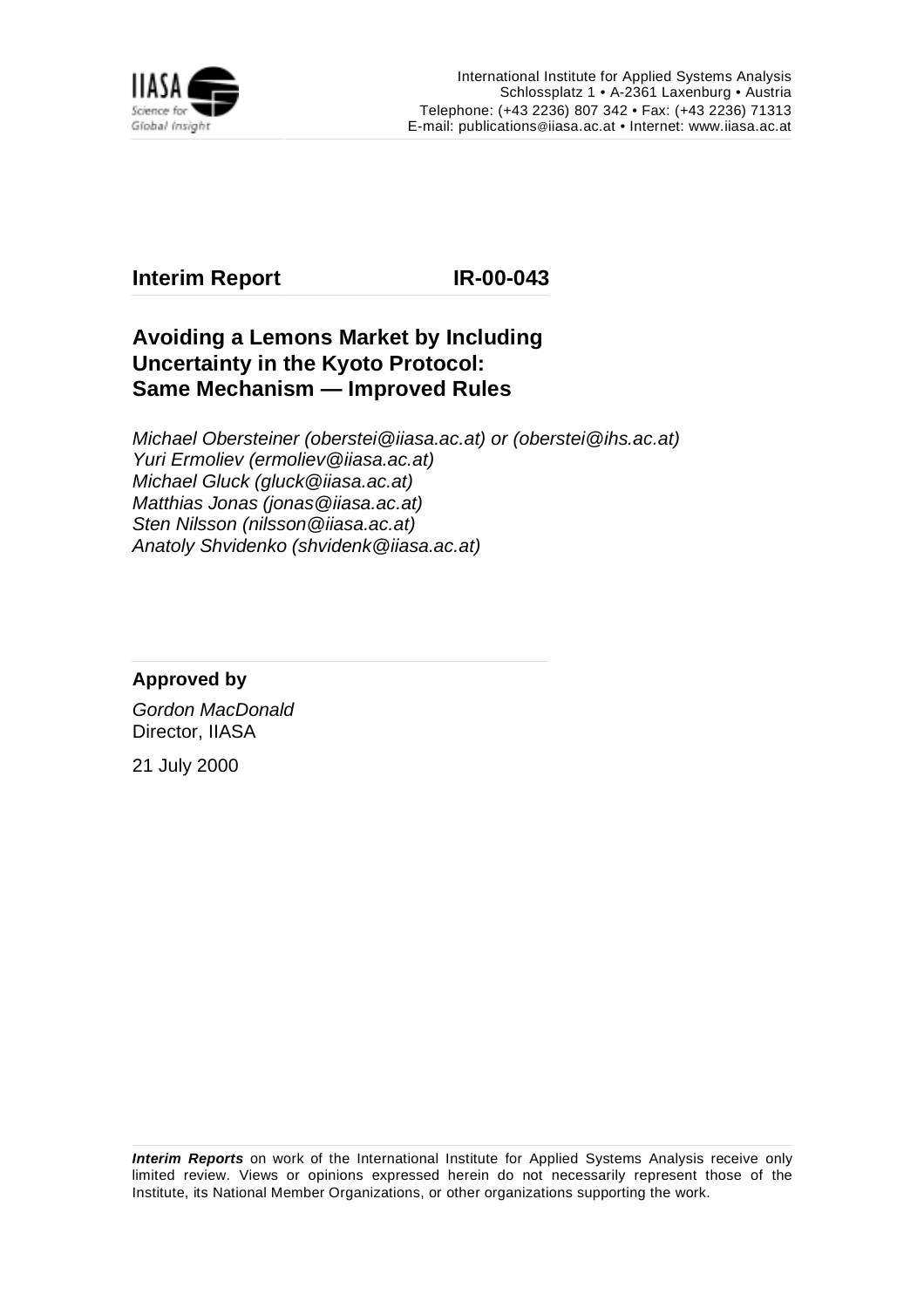## **Contents**

| <b>INTRODUCTION</b>                                   | 1              |
|-------------------------------------------------------|----------------|
| <b>The Physical Basis</b>                             | $\mathbf{2}$   |
| The Importance of Verifiability                       | $\overline{2}$ |
| <b>THE MODEL</b>                                      | 8              |
| <b>DISCUSSION</b>                                     | 11             |
| <b>CONCLUDING REMARKS</b>                             | 14             |
| <b>REFERENCES</b>                                     | 16             |
| <b>APPENDIX 1: LIST OF VARIABLES AND UNITS</b>        | 18             |
| <b>APPENDIX 2: DYNAMIC DESCRIPTION OF THE PROBLEM</b> | 19             |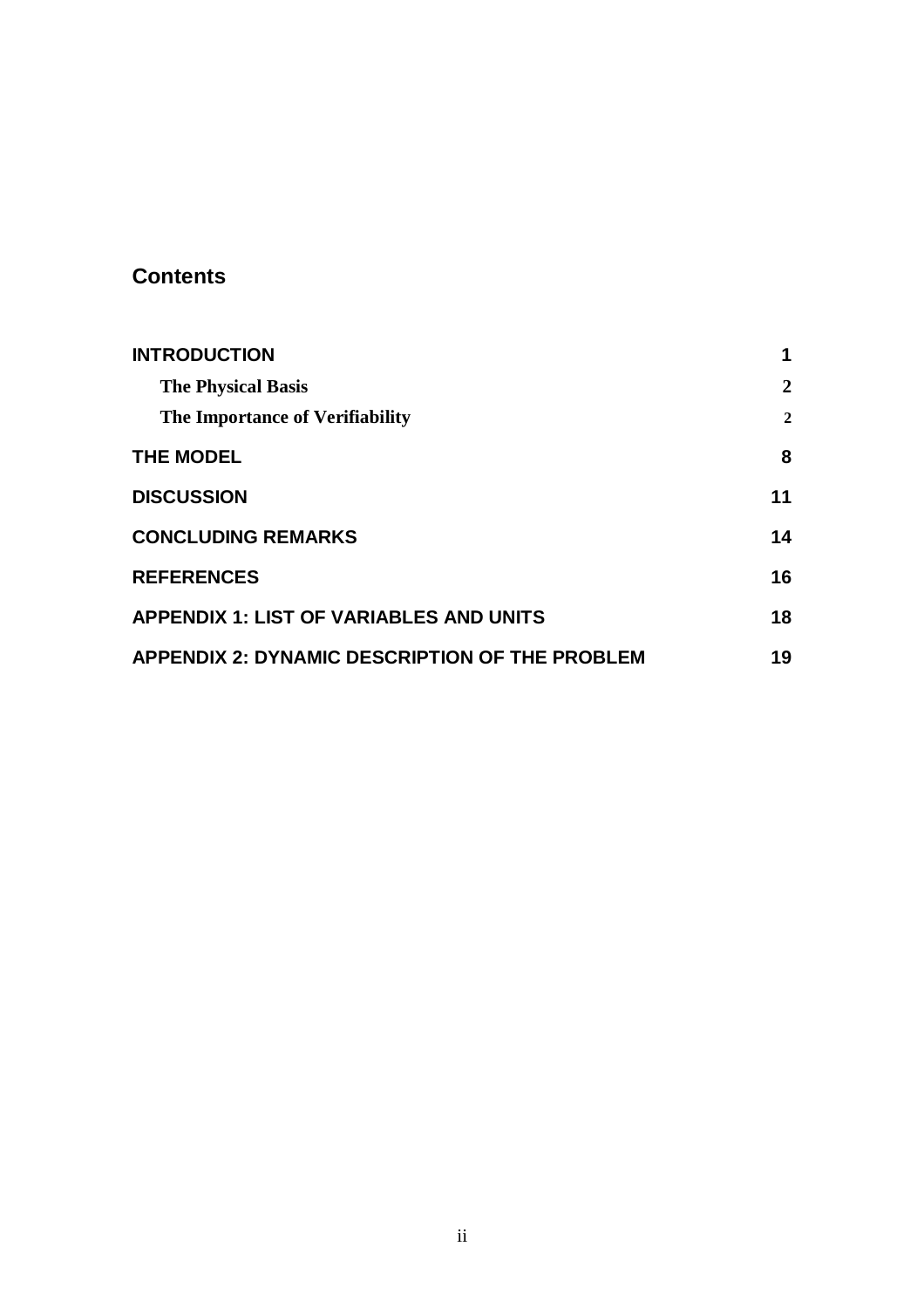### **Abstract**

In its current form the Kyoto Protocol does not consider the issue of uncertainty in the process of mutual recognition of emission reductions between Parties. We argue that a lack of appropriate institutions that police emission reporting will lead to a disintegration of the carbon market due to competition induced quality deterioriation of reporting. The introduction of a verification clause in the Protocol's rules would be a first step towards avoiding disintegrative tendencies and carry the potential of improving the Protocol's effectiveness. Building on a physical approach of verification times we derive an economic model of optimal emission and uncertainty reduction to reach a verifiable emission target. In such a set-up, depending on its competitive advantage, a Party can choose to reduce emissions and/or the associated uncertainties or trade verified certificates. Thus, the proposed model is intended to help prioritize efforts to reach verifiable emission reductions with least costs within a Kyoto type framework.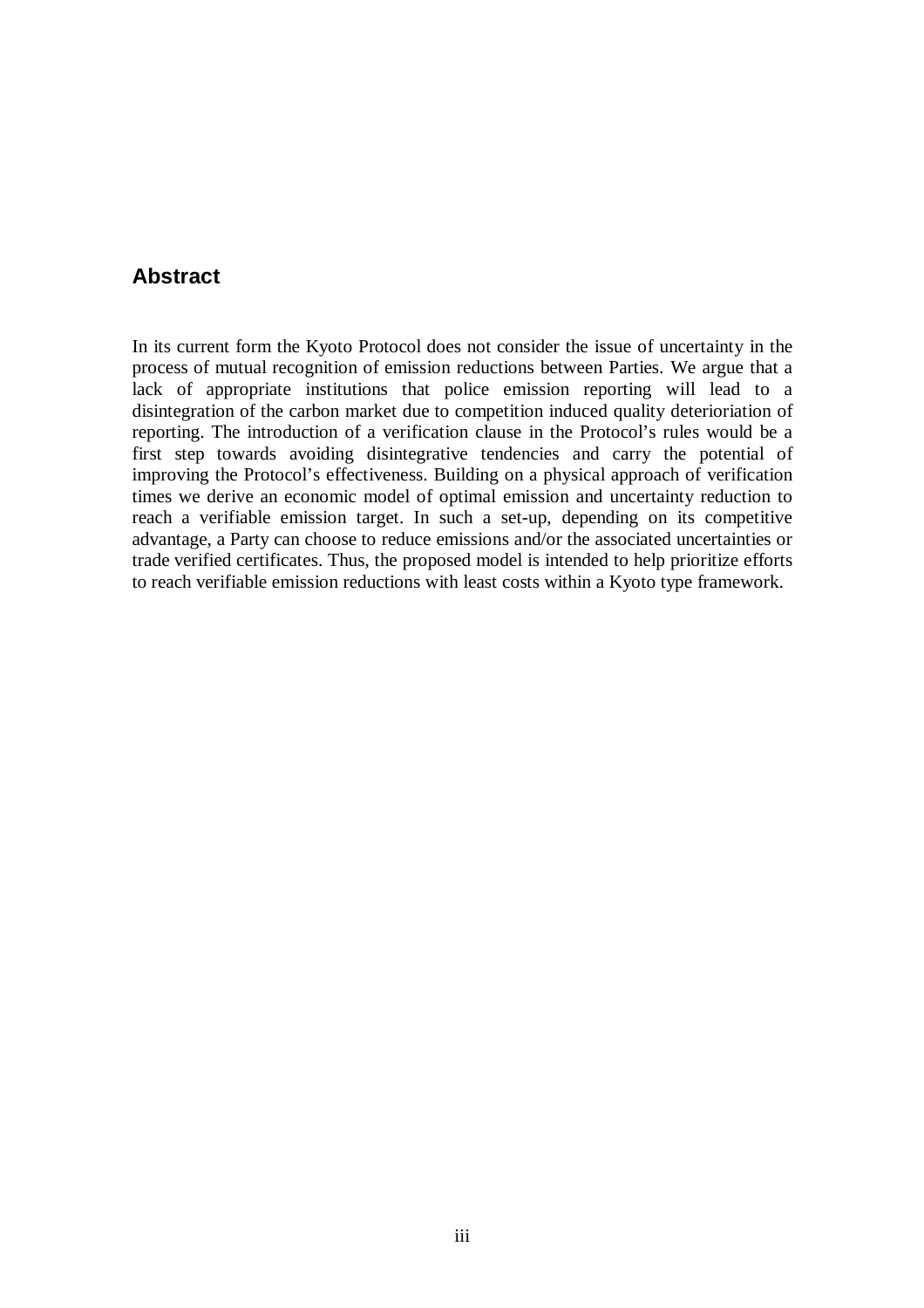## **About the Authors**

Michael Obersteiner is a research scholar in the Forestry Project at IIASA as well as at the Institute for Advanced Studies, Vienna. Yuri Ermoliev is an Institute Scholar at IIASA. Sten Nilsson is Counselor to the Director and Leader of the Forestry Project, in which Michael Gluck, Matthias Jonas and Anatoly Shvidenko are all research scholars.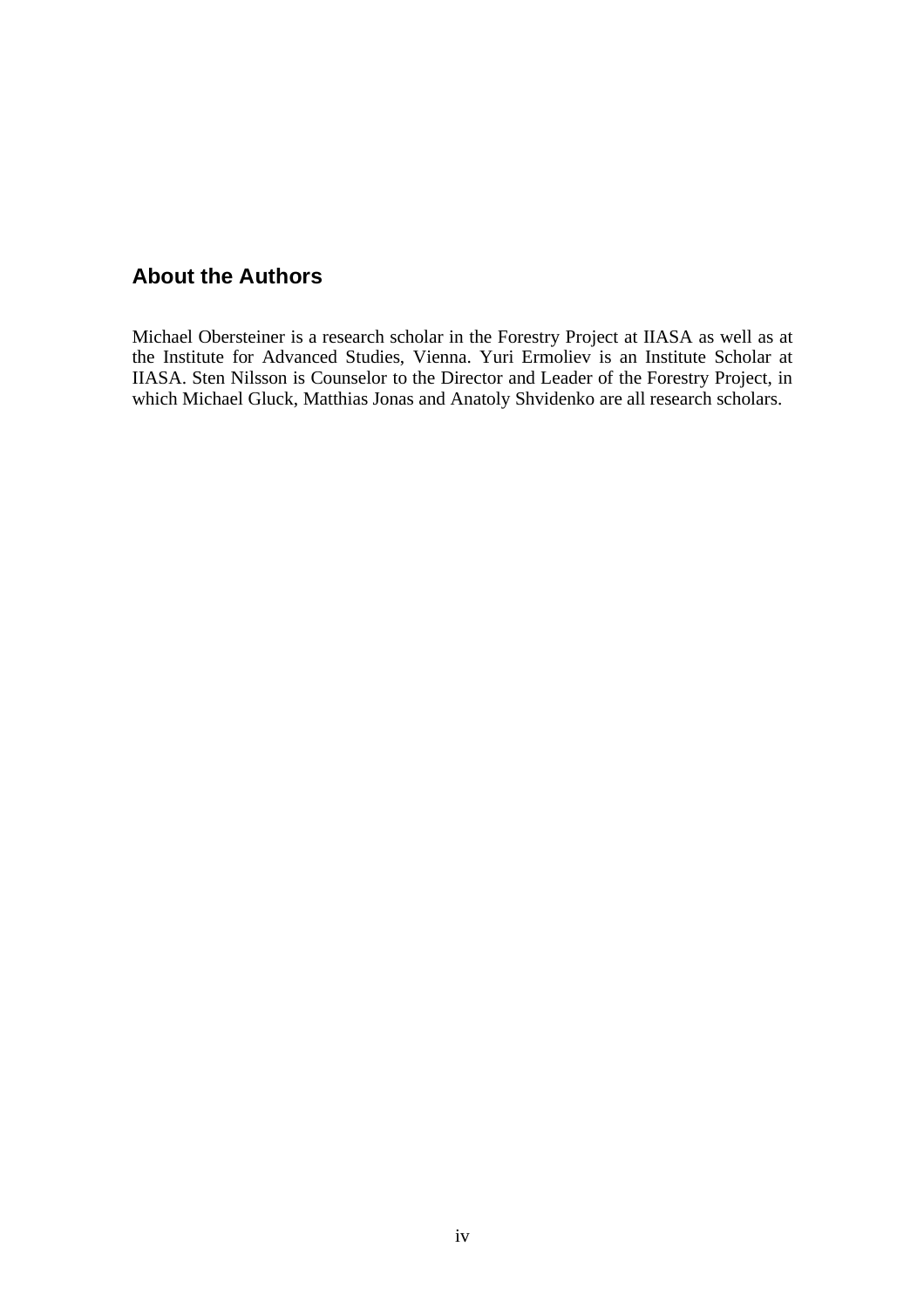## **Avoiding a Lemons Market by Including Uncertainty in the Kyoto Protocol: Same Mechanism — Improved Rules**

Michael Obersteiner, Yuri Ermoliev, Michael Gluck, Matthias Jonas, Sten Nilsson and Anatoly Shvidenko

## **Introduction**

1

Uncertainty in reporting carbon fluxes is an issue that has been largely ignored by the architects of the Kyoto Protocol. For example, the most recent publication of the Intergovernmental Panel on Climate Change (IPCC), "The Special Report on Land-use, Land-use Change and Forestry (IPCC, 2000), considers a number of aspects dealing with uncertainty but does not define uncertainty as such and falls short of considering any operational rules managing uncertainty. $\frac{1}{1}$ 

The Kyoto Protocol (UNFCCC, 1998) to the UN Framework Convention on Climate Change (UNFCCC, 1992) contains the first legally binding commitments to limit or reduce the emissions of six greenhouse gases. Net carbon emissions reported in support of Kyoto commitments require verification, whether emission reduction measures have been applied or not. The carbon accounts must be verifiable in a timely manner, consistent with the commitment periods foreseen under the Protocol. From an economic point of view the main problem associated with non-verifiability is that the carbon market<sup>2</sup> might collapse due to over-reporting races of non-verifiable emission reduction claims. In this paper we provide an economic approach to solve this problem by introducing uncertainty in the Kyoto mechanism without changing the basic structure of the exisiting Protocol. We do so by including a verification clause into the rules of mutual recognition of emission reduction. The approach is based on a physical verification time concept developed by Jonas *et al*. (1999).

<sup>&</sup>lt;sup>1</sup> Note: There are no widely accepted concepts of uncertainty. Formal methods describing the full range of uncertainty have yet to be developed, which is the topic of a forthcoming paper (Obersteiner *et al*., 2000b). In this paper uncertainty is used as a concept to describe the level of belief (of both buyers and sellers) of the magnitude of deviation of reported emission reductions from the actual value.

 $2$  Here, the term market must be based in a wider definition. In our context, a market is already established through mutual recognition of emission reduction and does not preclude the exchange of carbon credits. Thus, the market is defined through the exchange of information.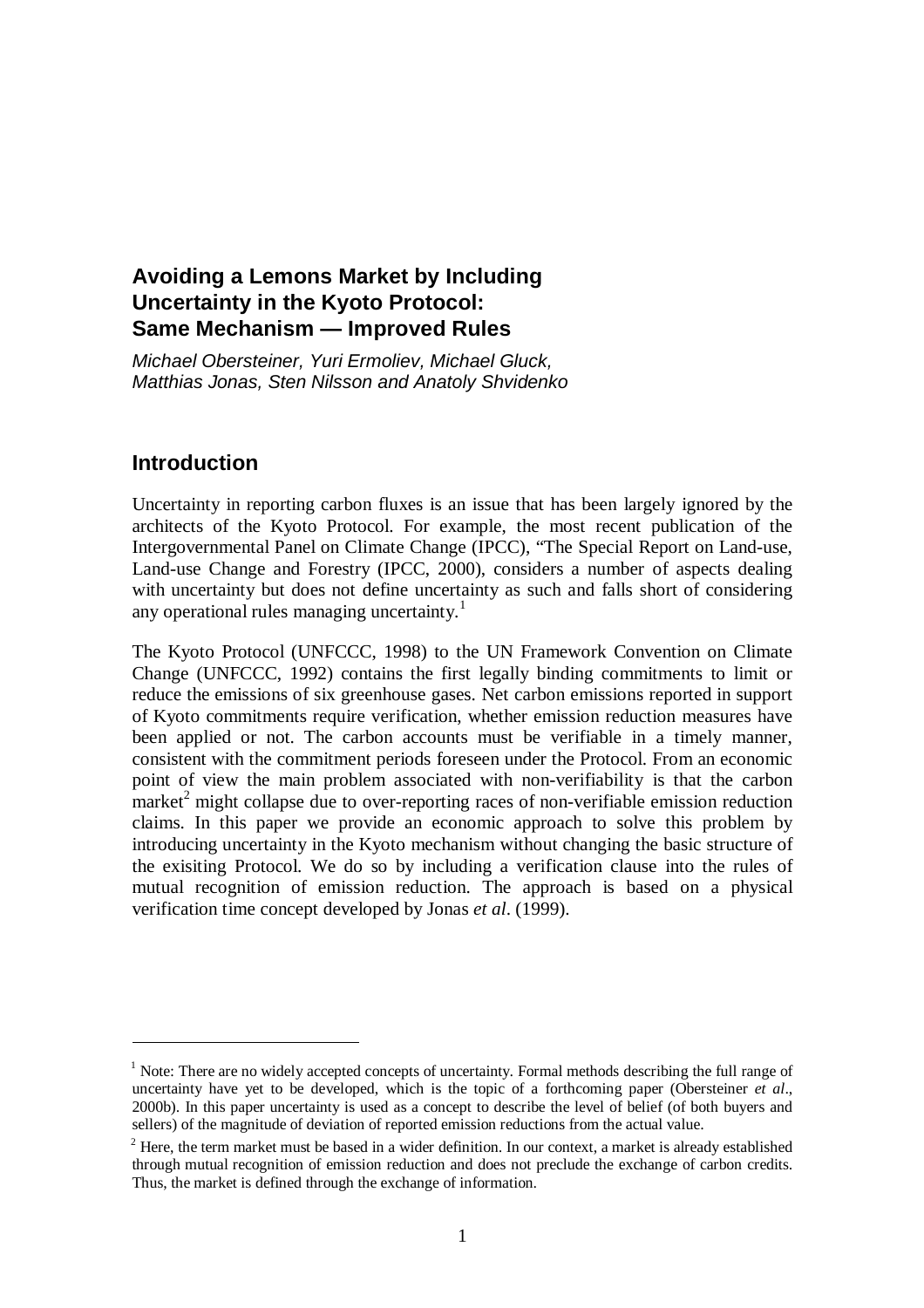### **The Physical Basis**

The results of Jonas *et al*. (1999), who studied the verifiability of carbon accounts under the Kyoto Protocol by acknowledging the uncertainty underlying such accounts, provide the basis for this study. The authors evaluated questions related to the methods used for verifying carbon accounts and the effect of different provisions on the feasibility of implementing the Protocol by developing and applying the concept of "verification time". This is the (minimal) time required to verify changes in carbon emissions. It links the dynamics of carbon emissions with the dynamics of the underlying uncertainties. Their findings of importance to this study are:

1. The three quantities determining the projected verification time of carbon emissions are: today's (mean) rate of change in carbon emissions, the associated uncertainty as well as its rate of change.

This study translates this concept of verification time into economics by preserving its physical basis.

2. Partial Carbon Accounting (PCA), restricted to  $CO<sub>2</sub>$  emissions from fossil fuel combustion and cement production, represents the only 'clean' scale-independent carbon accounting approach that is characterized by verification times compatible with the Kyoto Protocol. In the event that the Kyoto Protocol is based on PCA under partial inclusion of biological sources and sinks, caveats are introduced that are related to the mismatch of verification conditions from one country to another and to severe impediments to Full Carbon Accounting (FCA) on large spatial scales.

This study presupposes that these adverse concomitants are negated and that the Kyoto Protocol will be realized without fundamental changes and continue to include part of the biological sources and sinks.

3. Reaching agreed Kyoto targets will primarily be a question of how much countries will be able to reduce their carbon emissions. Reducing associated uncertainties will play a non-negligible, nevertheless second-order role, particularly in the medium- to long-term.

In this sudy, two of the three physical quantities mentioned above  $\rightarrow$  the rate of change in carbon emissions and the rate of change in the uncertainty — are treated as economic decision variables.

#### **The Importance of Verifiability**

The Kyoto Protocol (UNFCCC, 1998) to the UN Framework Convention on Climate Change (UNFCCC, 1992) contains the first legally binding commitments to reduce greenhouse gas (GHG) emissions. The introduction of legally binding commitments for carbon reduction in the Kyoto Protocol lead to methodological questions of verifying compliance with emission targets. Verification requires that binding commitments are not only a function of the rates of net emission changes, but also of the associated uncertainties and their rates of change (Jonas *et al*., 1999).

The economics profession has a long tradition of theory building on how an ideal market should look, but economic theory provides little guidance on how to establish a market. North (1997) has suggested four institutional features that are associated with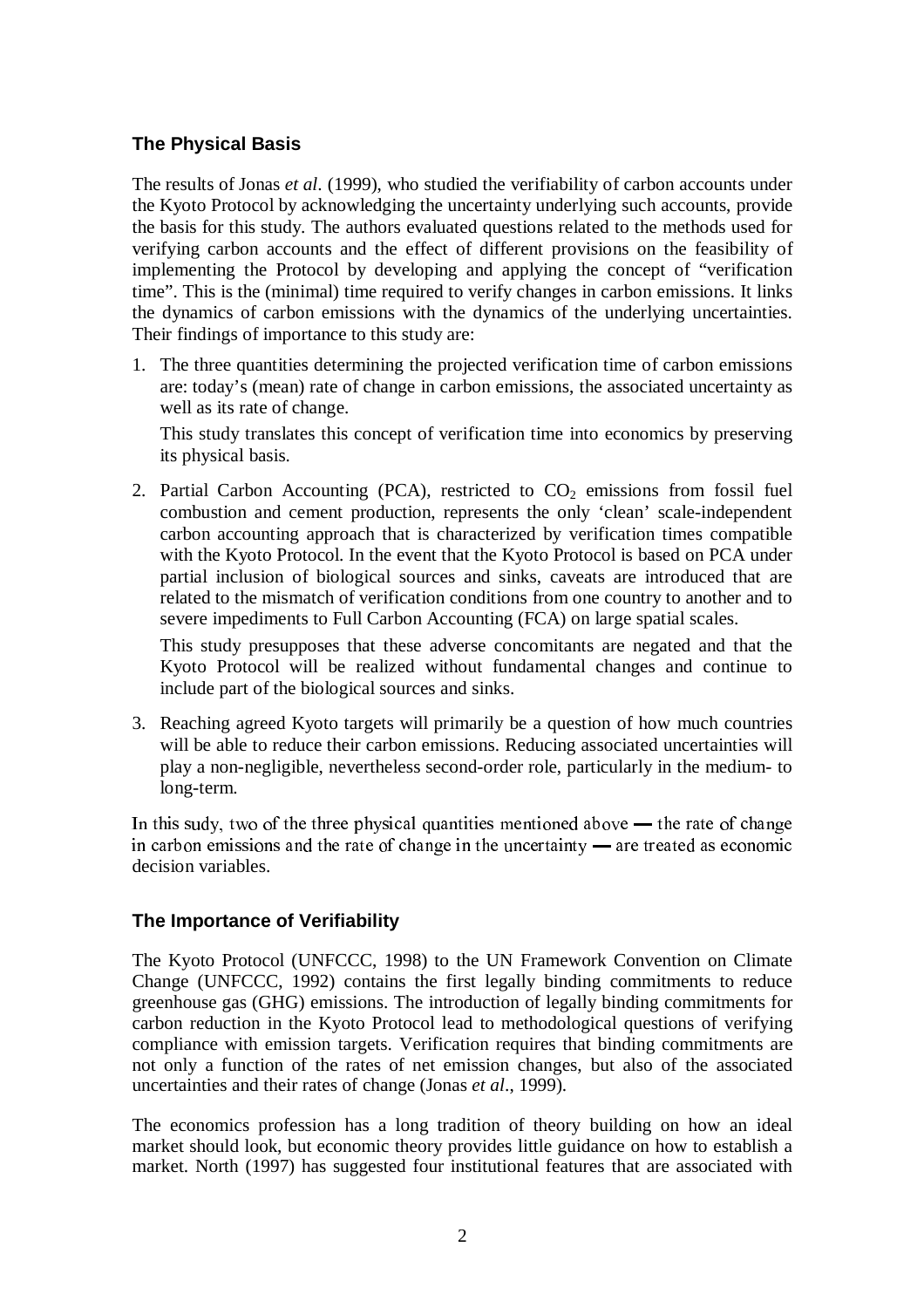low-cost transaction and credible commitment, essential for the functioning of any market:

- The cost of measuring;
- The size of the market:

1

- Enforcement of rules; and
- Attitudes and perceptions.

With respect to the topic of our paper the first and the third features are of special interest. The first feature, the cost of measuring, deals with the fact that when no or poor standards exist with regard to the quality of goods and services, the behavior of agents, etc., every single transaction might be the subject of endless deliberations.

The third feature is the enforcement of rules. When parties dispute or break the rules (e.g., over-report) they should have recourses for cheap ways of solving their differences. This is mainly done by third party solutions. It should, however, be mentioned that the cheapest enforcement occurs when people have internalized certain conducts of behavior as norms.

In the following section we will briefly discuss three arguments that support the idea that at least the efficiency or even the integrity of the market is in danger if there is an institutional vacuum concerning features one and three.

*The lemons argument.* Verifiability will become a necessary condition for mutual recognition of claimed emission reductions and, thus, become also a necessary precondition for emissions trading and other flexible instruments irrespective of its domestic or international implementation. Based on Ackerlof's lemons market concept, we conclude that for any carbon market arrangement rational actors would want to abstain from a set of commitments, if there is larger latitude of conscious biases in the underlying reporting for the other participants in the market. Unless there is a sufficiently large penalty for at least conscious biases, a successful implementation of the Kyoto Protocol does not seem likely to occur. If other parties prior to trading or recognition cannot observe reporting quality, then the reporting party will be tempted to skimp on it. Other parties will become reluctant to pay relatively higher prices under the instruments contained in the Protocol or will be reluctant to recognize reporting as they learn to expect over-reported emission reductions — or 'lemons' (see Ackerlof, 1970).

*The winner-loser gap argument.* The lemons argument only applies if in the end buyers care about the quality of the product provided, i.e., in the case of carbon markets the real (verifiable) carbon emission reduction. This does not necessarily need to be applicable to all participants of the Kyoto market. Participants might only care about fulfilling their legal commitments once they are agreed upon and will not worry about their true carbon balance. In this case, some parties would be clearly better off if they over-report. However, as we will show, if the parties are different in their ability to over-report disintegrative tendencies will prevail in most cases. To demonstrate this point let us consider a number of market constellations between buyers and sellers in a game theoretic setting. $3$  For simplicity, assume that both buyers and sellers can consist of

 $3$  For illustrative purposes we take on the analogy of a price forming market of buyers and sellers. However, the intuition gained from the example should be directly transferable to the non-price forming mechanism of mutual recognition of emission reduction.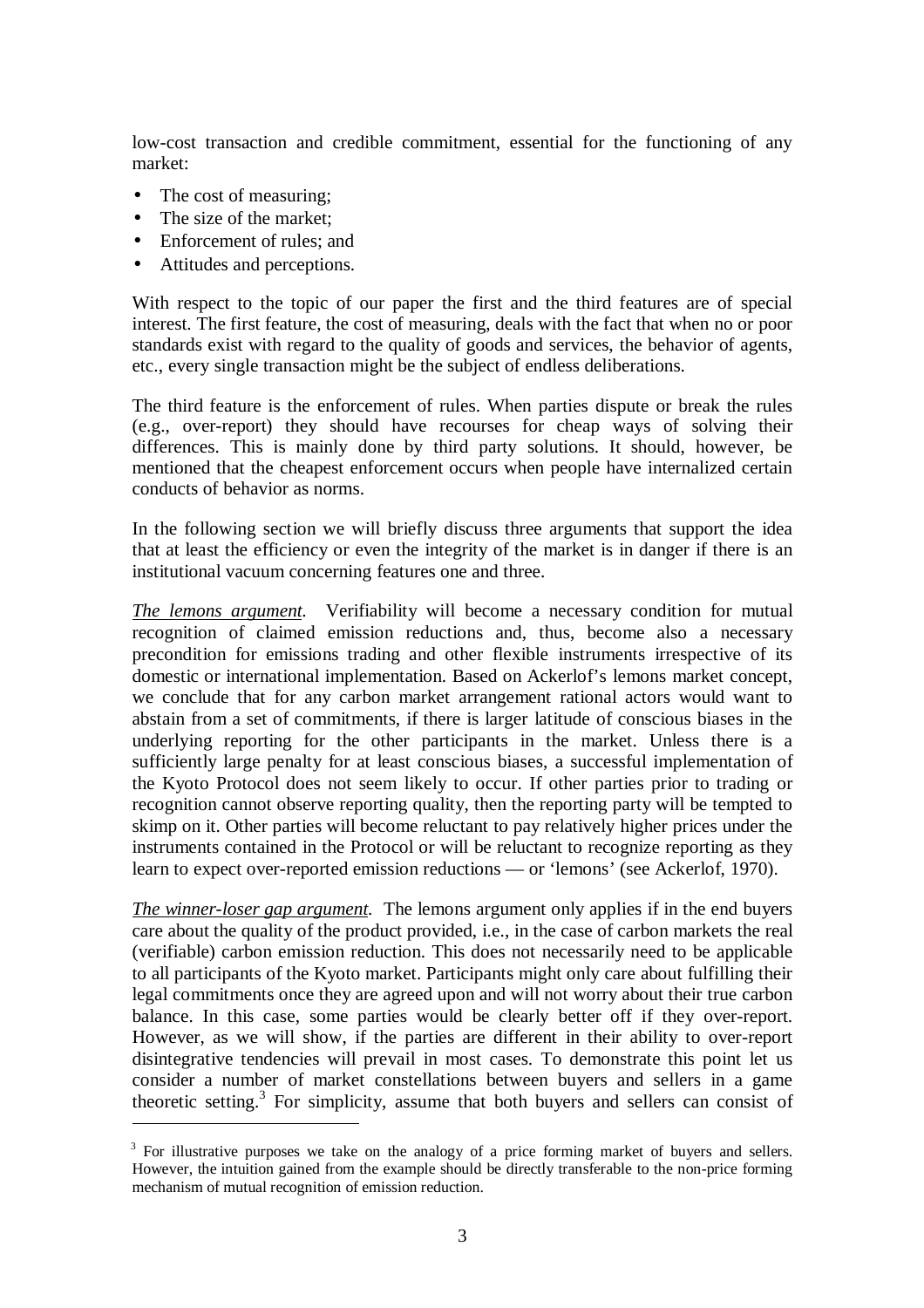countries that can over-report (H) and countries that report the true value or even underreport (L). In Figures 1 and 2 the hypothetical pay-offs for the buyer (first number in each cell) and the seller (second number in each cell) relative to a market that requires verification (L-L) are listed.<sup>4</sup> Figures 1 and 2 show the hypothetical pay-offs of a price elastic and a price inelastic market mimicking the market models proposed by the  $JUSCANNZ<sup>5</sup>$  alliance and the EU. JUSCANNZ, which is lead by the US, favor a target based on all greenhouse gases, sources and sinks, flexibility, and meaningful participation of key developing countries (Ramos-Martin, 2000). The European Union on the other hand is defending the "common but differentiated responsibility principle" and envisions a less flexible market mechanism with country specific quota of trade of emission rights  $-$  a more price inelastic market.

|              |   | Seller       |           |  |  |
|--------------|---|--------------|-----------|--|--|
|              |   | H            |           |  |  |
| <b>Buyer</b> | H | $++$ , $---$ | $+++, --$ |  |  |
|              |   | $+, + +$     | 0,0       |  |  |

|       |   | Seller   |           |              |   | Seller      |     |
|-------|---|----------|-----------|--------------|---|-------------|-----|
|       |   | п        |           |              |   |             |     |
| Buyer | H | $++,--$  | $+ + +$ , | <b>Buyer</b> | H | $+ +$ , $-$ |     |
|       |   | $+, + +$ | 0,0       |              |   | т.          | 0,0 |

*Figure 1*: Price elastic markets. *Figure 2*: Price inelastic markets.

#### Case I (L–L case):

All countries are virtually not able to over-report emission reduction (L–L case). Such a market constellation would correspond to the benchmark market of verifiable carbon accounts. The pay-off from introducing verification would be (0,0).

### Case II (H–H case):

If all countries are able to over-report equally high (H–H) then buyers would gain by decreasing their demand for emission certificates and, in addition, in the price elastic case from lower prices. Sellers, in turn, would lose due to erroding demand and falling prices because of over-supply in the price elastic case.

#### Case III (L–H case):

1

If the group of buyers is mainly dominated by L-types and sellers are mainly H-types, buyers would improve their situation and sellers would either gain or lose depending on the elasticity of demand. If demand is fully elastic (Figure 1) then sellers would be able to sell more carbon credits (some of which will have been produced with zero costs, i.e., over-reported), but at a lower price. Here, we assume that sellers would in total improve their situation because the price effect is over-ruled by the quantity effects. This might, however, not become true depending on the supply/demand quantities. In the case of inelastic demand (Figure 2) sellers would lose, because over-reporting races would lead to falling prices which can not be compensated by quantity responses in a price inelastic market. The pay-off to the buyers would be smaller in the inelastic case compared to the

<sup>&</sup>lt;sup>4</sup> A more formal analysis on disequilibrium forces in this context will be provided in a forthcoming paper. Such an analysis would go beyond the scope of this paper, which focuses on ways to incorporate a verifiability clause in a Kyoto market.

<sup>5</sup> Japan, USA, Canada, New Zealand.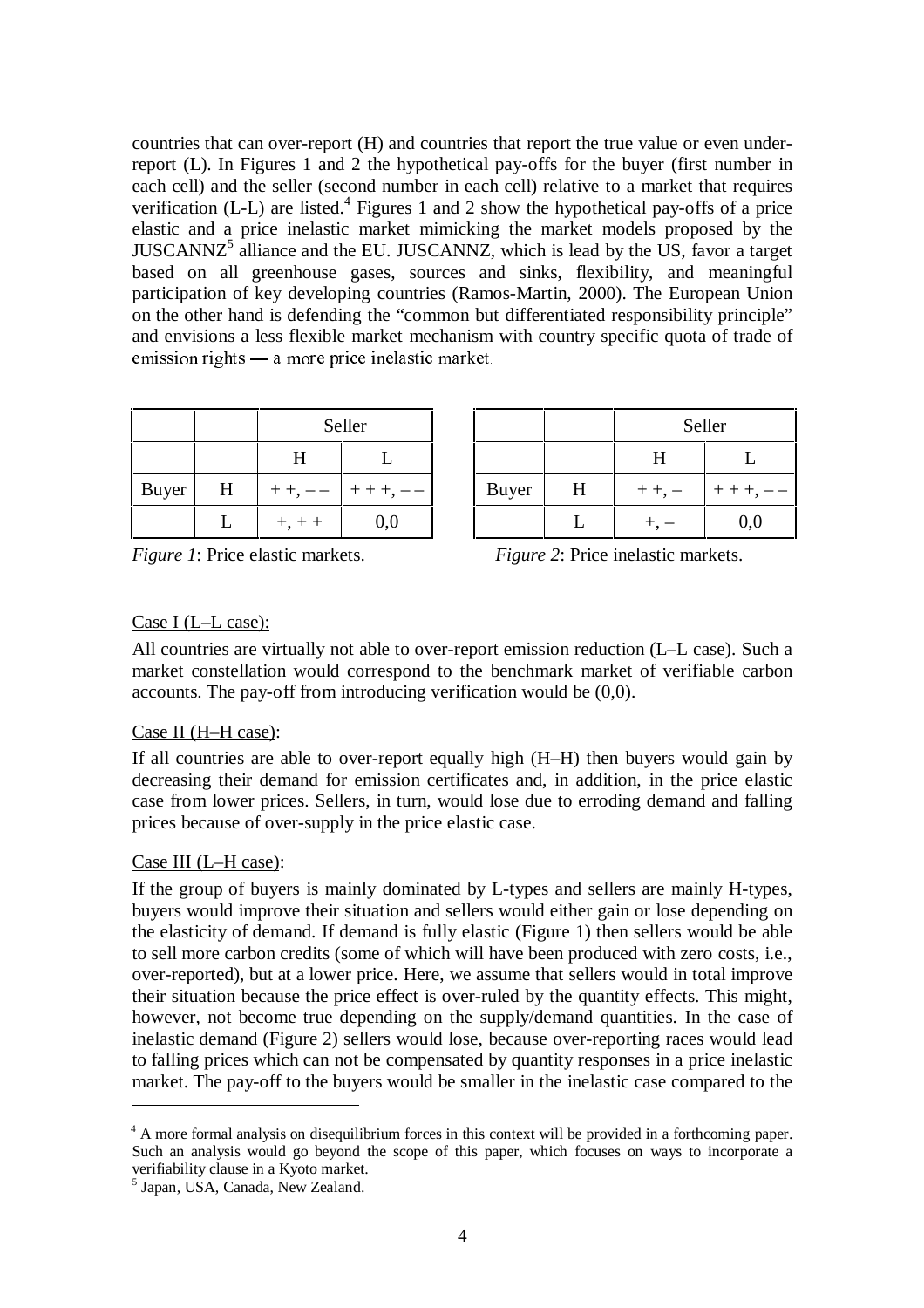elastic case due to the fact that countries would not benefit from the 'artificially' lower costs of traded carbon by the substitution of domestic emission reduction.

#### Case IV (H–L case):

In the case that buyers are able to exploit high uncertainties, buyers will have to perform fewer domestic actions and will also need to purchase less carbon credits from abroad. Under both elastic and inelastic market conditions sellers will lose due to a shrinking market in terms of quantity and falling prices.

*The altruist – defector argument.* A market failure based on the lemons and the winnerloser-gap argument require direct observation or direct reciprocity. In an anonymous market, as is partially planned to be organized for the trade of emission permits, a more indirect mechanism is in action. As we will elaborate in the following paragraphs, even under conditions of indirect reciprocity the market might become biased towards defectors (countries which over-report), which could lead to market failure. In order to support this argument we take up the concept developed by Nowak and Sigmund (1998). In their model, each player has two interactions per round, one as a donor and one as a recipient. The same individuals are never paired twice and direct reciprocation is thus impossible. Such a game theoretical set up comes somewhat closer to the market conditions of a semi-anonymous market as we envisage the Kyoto market. Depending on the strategies they use, the players can fall into one of three categories (see Figure 3): uncertainty ignorers (indiscriminate altruists), who always accept the official emission reports of other countries; over-reporters (defectors), who always try to over-report; and uncertainty managers (discriminate altruists), who accept the official emission reports if the potential trading partner did not over-report in the last round. Suppose now that the carbon market consists entirely of countries that always accept whatever the other countries report. If the state of altruists is above the lightning bolt some over-reporters will take over. If it is below the sun symbol, defectors (over-reporters) will immediately be selected against and will promptly vanish. But, if a minority of defectors appears while the state is between the lightning bolt and the sun, then defectors will at first exploit the indiscriminate altruists and increase in frequency  $-$  thereby, leading to a potential market failure in our terminology used above due to large over-supplies of carbon credits. If there is no immediate restructuring of the institutions governing the market (i.e., a decent uncertainty management) only the discriminate altruists will eventually take over and eliminate the over-reporters. Now, the frequency of discriminate altruists will be below the sun.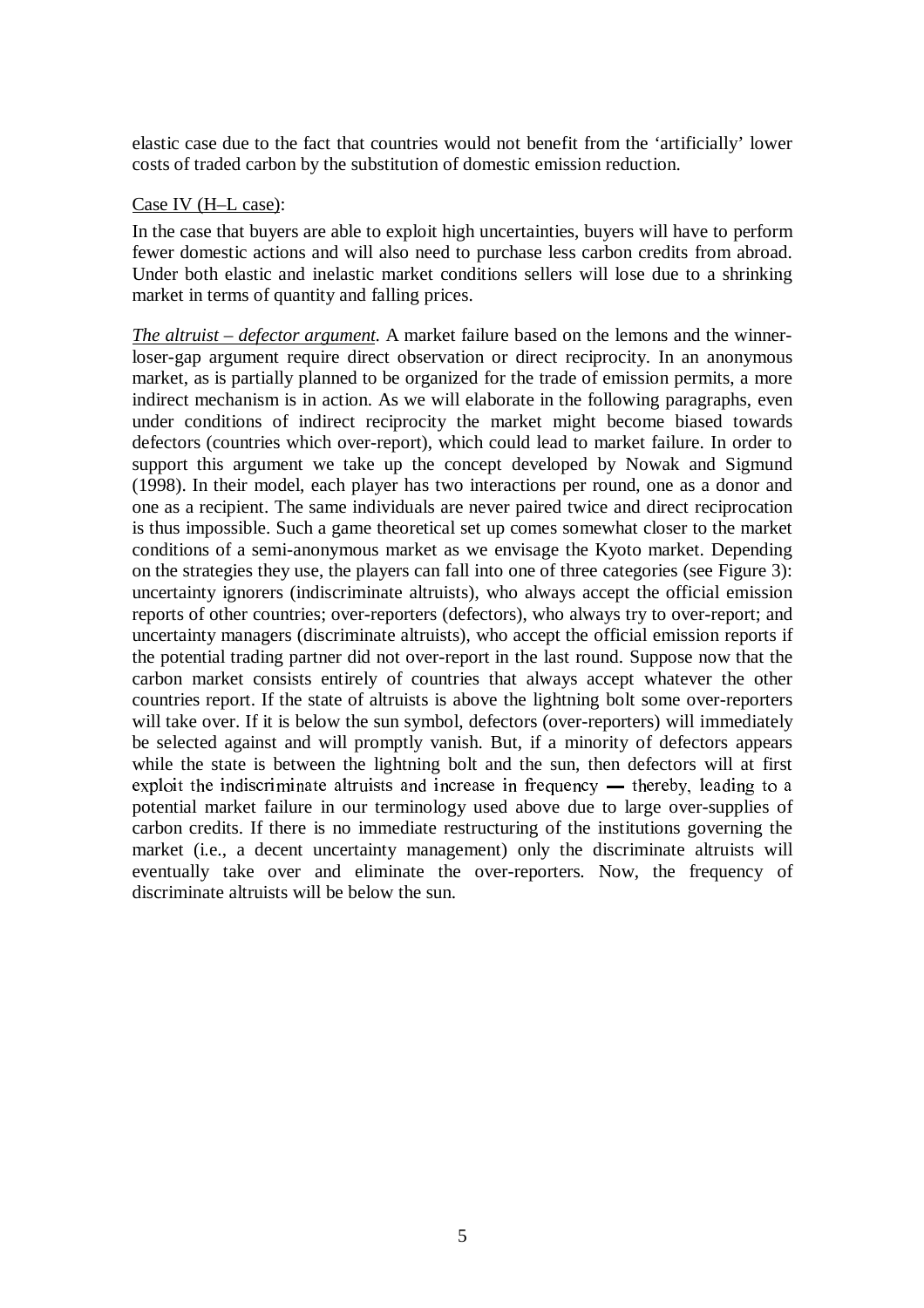

*Figure 3*: Market Trajectories Under Indirect Reciprocity of Uncertainty Ignorers, Uncertainty Managers and Over-reporters (Source: Adapted from *Options*, Spring 2000).

It follows that an appropriate institutional solution should be developed prior to evolutionary learning which in itself is a very costly process and discrimination will also come at economic cost if the norms are not fully internalized.

From this exercise, we can conclude that the market is most likely to disintegrate if market participants become aware of possible over-reporting, regardless of their aspiration to reduce real carbon emissions. The virulence of the disintegrative forces will depend on the magnitudes of over-reported carbon emissions on both the buyers and sellers side, the distribution of market power between losers and winners, the location(s) where the game is played in the above stated matrices, and the relative difference in the pay-offs. In any case, there will always be winners and losers as soon as parties differ in their ability to over-report on their real emissions and dissatisfaction will rise with the size of the pay-off gap between (and even among) buyers and sellers.

From experimental economics, for example, ultimatum games (Fehr and Gächter, 1997), we know that even in situations where both seller and buyer win (e.g., L-H in the price elastic case) but the difference between the two market participants is too large, the market will disintegrate.

Another side effect of lacking institutions policing emissions reporting is that countries with weak institutions that monitor carbon emissions will push carbon intensive production into the shadow economy or will at least set incentives to protect undiscovered sources. In this sense, it is not clear whether the current Protocol may set incentives or, worse yet, subsidize the creation of black markets.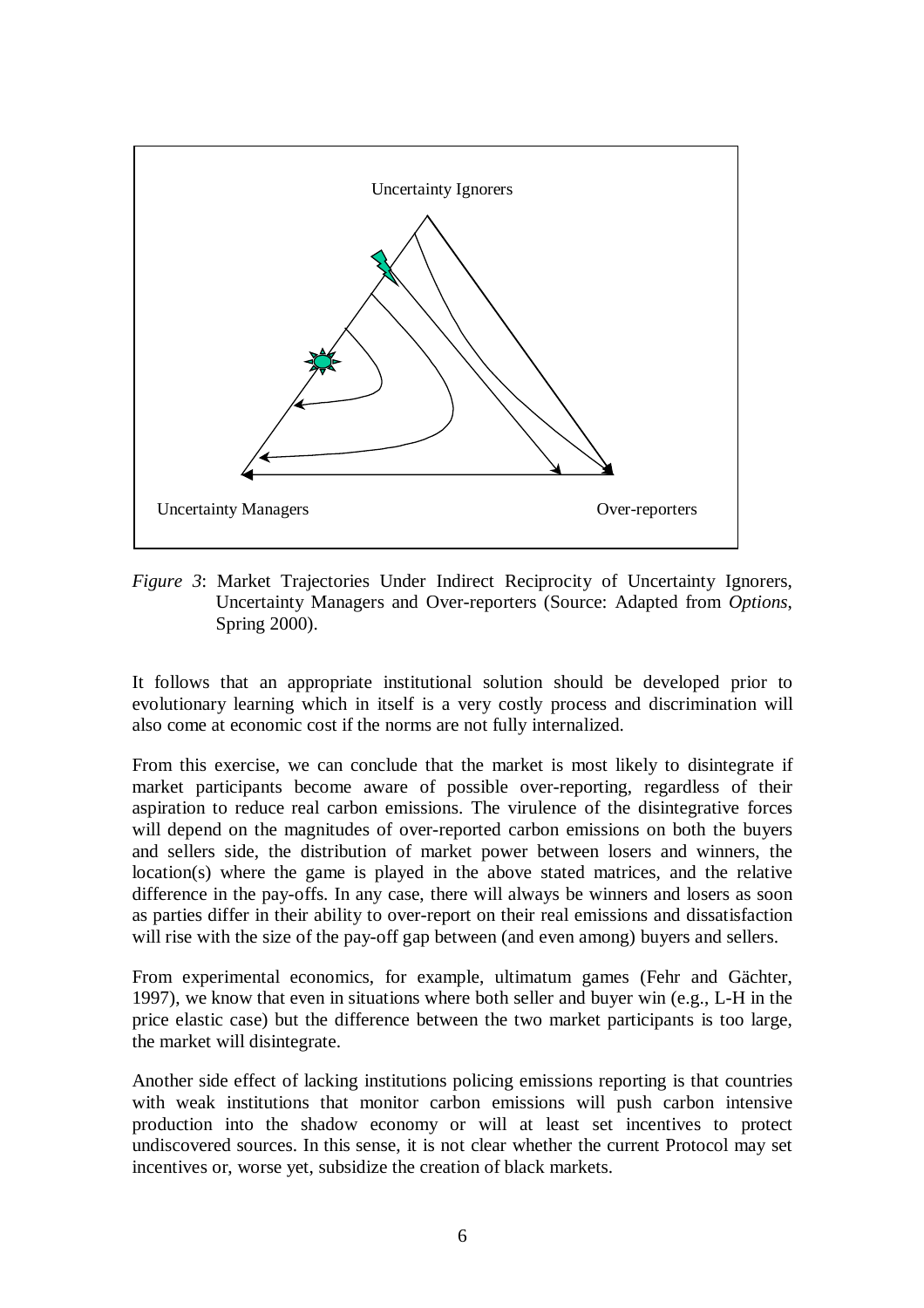We argue that for policy makers concerned with the Kyoto Protocol the lemons market phenomenon will become a pressing issue under the realization of the Protocol. In addition, there are also other dimensions to the verifiability concept. The uncertainty concept envisaged by the IPCC (1999) fails to identify adverse compensatory effects that could neutralize or even overrule well-intended Kyoto measures due to negative feedback mechanisms. Negative feedbacks or leakage arise from adverse spatial and temporal spillover effects and should be subtracted from the reported emission reduction or added to the uncertainty.

Bearing in mind that there are budget constraints for Kyoto measures, we must increasingly acknowledge the importance of the effectiveness of Kyoto measures. Effectiveness could be hampered, in a least cost sense of total net emission reduction, if the full range of carbon reduction measures and the range of GHG is restricted. There is a danger for the post-Kyoto process that certain measures are *a priori* disqualified on the grounds of the large uncertainty they carry. However, research by Jonas *et al*. (1999) indicates that technospheric systems should be separated from biospheric systems. This is based on an analysis of verification times, which shows that only technospheric measures will be verifiable within the Kyoto period. In this paper, however, we argue that uncertainty can be priced and in this way be included in a trading scheme. Within such a trade mechanism of verifiable carbon accounts, biospheric measures could turn out to be cost competitive despite large uncertainties in the biosphere. However, the problem of differential systems dynamics remains. This problem can probably be solved by the formation of common carbon markets as illustrated in Obersteiner *et al*. (2000a). Following the above mentioned arguments could lead to a situation where uncertainty and knowledge gaps could mean foregone options of reduction or mitigation strategies.

The three arguments can be summarized in the following question: "*Who is willing to participate in a Clean Development Act or Joint Implementation Program?"* if participating parties:

- (1) are unable to verify emission reduction within a short commitment period.
- (2) give biased reports leading to a disintegration of the market.
- (3) take the risk of implementing actions that are, at best, inefficient or ineffective due to knowledge gaps in finding the minimum cost instruments to combat global warming.

Much remains to be done in order to answer all of these questions. The introduction of a verifiability concept would be a first major step in solving some of these problems. It is, thus, the purpose of this paper to design a model that helps to prioritize efforts to reach verifiable emission reductions with least costs within a Kyoto type framework, and carries the prospect of taking these forward in a post-Kyoto process. The model developed below is equally applicable to project, regional, national, and global levels of emission reduction. The quantification of uncertainties, however, is strictly level specific. The economic solution to the verifiability problem is achieved by attaching an economic cost to uncertainty. In the following description we develop a model that provides a decision maker with an optimal decision rule on emission and uncertainty reductions in a Kyoto market that requires verifiable carbon accounts.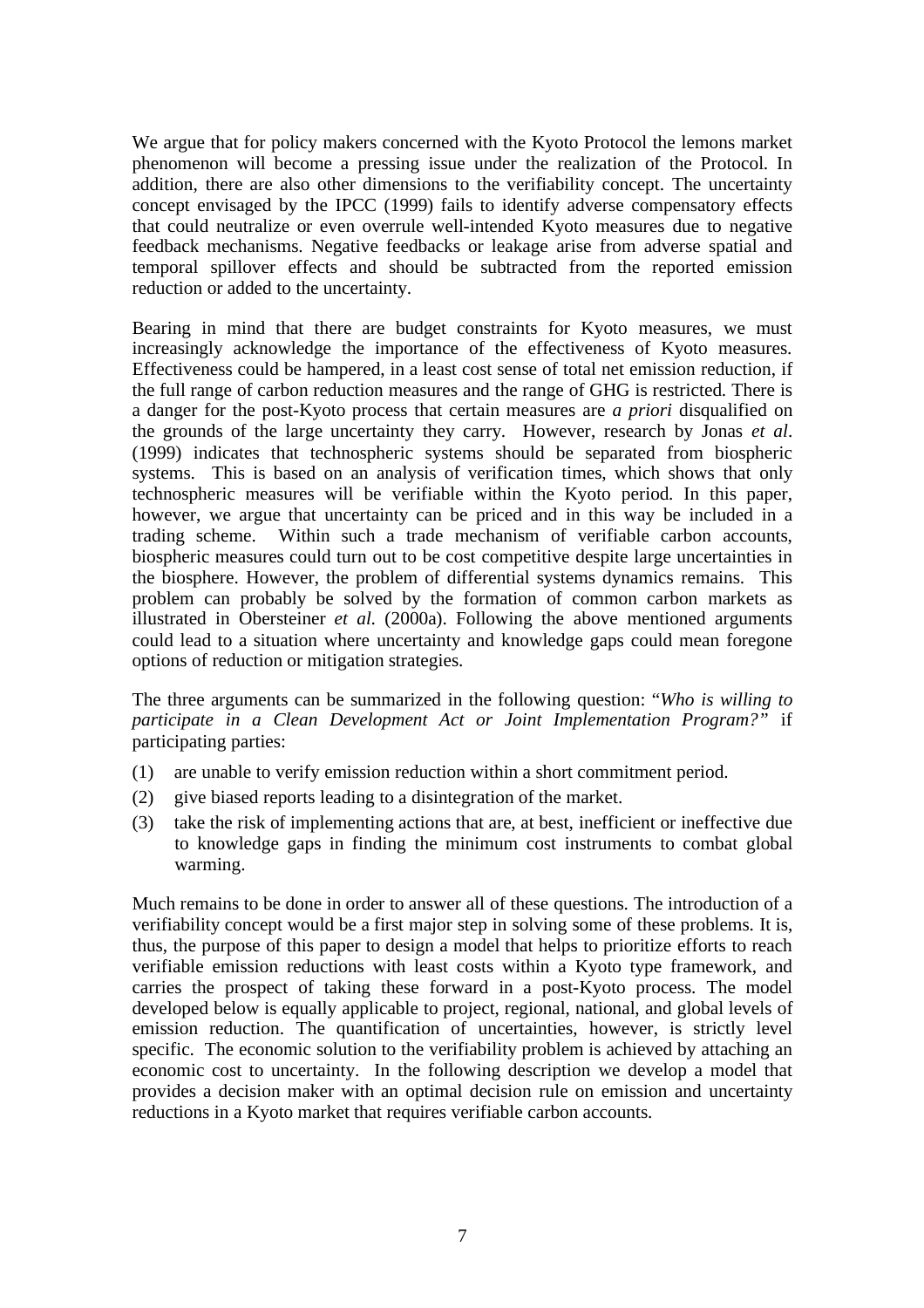### **The Model**

In the following paragraphs we develop a model that allows us to compute the optimal choice of emission reduction and uncertainty reduction within a Kyoto type framework. Consider a Kyoto world where a country has to choose its path of emission reduction to meet an agreed emission target (*Kt*) (see Figure 4 for the increasing emissions case). In order to meet its commitment the country must choose a certain rate of emission reduction,  $\frac{dF}{dt}$ , for each time period *t*.<sup>6</sup> Emission reduction involves a cost  $c_F$  to finance projects that reduce carbon emissions or induce increased carbon sequestration. Likewise, regulations, fees and carbon taxes that are targeted to decrease GHG emissions come at economic cost.<sup>7</sup> If the measures taken are not sufficient or if the cost of emission reduction in the country is too large, countries are allowed to reach the Kyoto target by carbon trading or other flexible arrangements. On the other hand, countries that shoot over the Kyoto target are allowed to sell their surplus on the carbon market or, if allowed, bank it for use in subsequent periods.



*Figure 4:* Simplified linear graphical representation of the key variables concerned. Illustration for increasing net carbon emissions ( $F_t$  <  $F_{t+1}$ ) and decreasing in their uncertainty ( $\epsilon_{t} > \epsilon_{t+1}$ ) (Source: Adapted from Jonas *et al.*, 1999).

In principle there are two ways of dealing with uncertainties. First, countries could be penalized for uncertainties and second, countries are allowed to reduce this penalty by reducing the level of uncertainty.<sup>8</sup> Both options are expressed as variables in the model set-up. Assume that a country starts with an initial degree of uncertainty  $\mathbf{\epsilon} = \frac{1}{2} \mathbf{\epsilon}_{\mathbf{t}_1} = \frac{1}{2} (\mathbf{F}_{\mathbf{t}_1}^{\text{+}} - \mathbf{F}_{\mathbf{t}_1}^{\text{-}})$  $\frac{1}{2}\varepsilon_{t_1} = \frac{1}{2}(F_{t_1}^+ - F_{t_1}^-)$  in t<sub>1</sub>=1990. Uncertainties can be changed at a rate of

 $\overline{a}$ 

<sup>&</sup>lt;sup>6</sup> For a list of the variables and units, see Appendix 1.

<sup>&</sup>lt;sup>7</sup> It is, of course, possible that energy cost savings and innovation triggered economic growth create positive externalities that compensate for such costs.

An analogy can be found in, e.g., life insurance markets. A reduced rate is offered after medical examination otherwise a flat rate is given.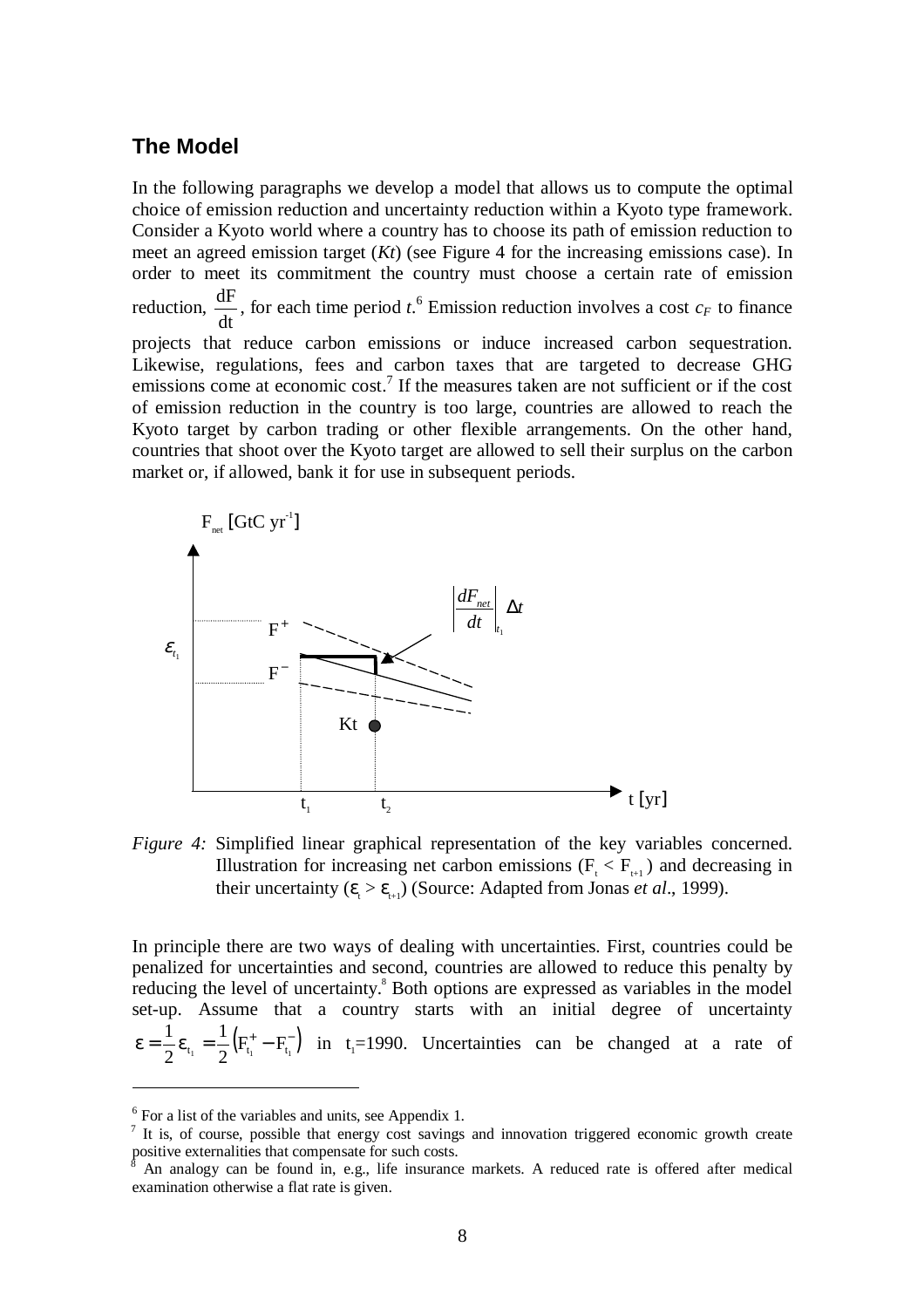2  $\mathfrak{t}_1$  $_{t_2}$   $-\mathbf{c}_t$ dt t<sub>2</sub> – t  $d\varepsilon_{\perp} \varepsilon_{t_2} - \varepsilon_{t_1}$ −  $\frac{\varepsilon}{\varepsilon} = \frac{\varepsilon_{t_2} - \varepsilon_{t_1}}{T}$  through measures reaching from improved statistical reporting of

apparent consumption data of fossil fuels, detailed measurements of fugitive emissions, and more frequent and detailed assessments of conversion factors to improved inventories of LUF measures.<sup>9</sup> If uncertainties cannot be reduced, the country will be penalized for the remaining uncertainty.

A model needs to be constructed that provides a decision rule for a specific country to optimally reduce emissions and/or reduce uncertainties. To solve this problem we formulate a profit maximization (loss minimization) for the commitment period. Profits are maximized by optimally choosing carbon emission changes  $(\Delta F = -\text{sgn} \frac{\partial F}{\partial x} \Delta t \Big| \frac{\partial F}{\partial x} \Delta t$ *t*  $\frac{\partial F}{\partial t}$ *t*  $F = -\text{sgn}\left(\frac{\partial F}{\partial \phi}\Delta t\right)\frac{\partial F}{\partial \phi}\Delta t$ ∂ ∂  $\overline{1}$  $\int \frac{\partial F}{\partial t} \Delta t$ l  $\int \frac{\partial F}{\partial \tau} \Delta$ ∂  $\Delta F = -\text{sgn}\left(\frac{\partial F}{\partial t}\Delta t\right)\frac{\partial F}{\partial t}dt$  and change of uncertainties  $(\Delta \varepsilon = -\text{sgn}\left(\frac{\partial \varepsilon}{\partial t}\Delta t\right)\frac{\partial \varepsilon}{\partial t}dt)$ *t t t* ∆ ∂ ∂ I  $\overline{\phantom{a}}$  $\left(\frac{\partial \mathcal{E}}{\partial x}\Delta t\right)$ l  $\int \frac{\partial \mathcal{E}}{\partial \phi} \Delta$ ∂  $\Delta \varepsilon = -\operatorname{sgn}\left(\frac{\partial \varepsilon}{\partial \varepsilon} \Delta t\right) \frac{\partial \varepsilon}{\partial \varepsilon}$ over this one period  $\Delta t = 20 \text{yrs}$ .<sup>10</sup> In the aggregate in order to achieve market clearing revenues must balance costs. Revenues, within a Kyoto framework, are calculated by the (discounted<sup>11</sup>) value of total reported emission reductions corrected for uncertainties in 2010 (which is the uncertainty in 1990  $(\epsilon)$  minus its change over the 20-year period<sup>12,13</sup>). Total revenue is positive if emission reduction is verifiable and the emission target was reached, and negative if emission reduction is not verifiable and/or the emission target was not reached. The price *p* is assumed to be the aggregate solution of the respective competitive carbon market given that emissions are verifiable. Two types of costs arise if the country decides to take its own steps to actively reduce carbon emissions:

- (1) Total cost of emission reduction, which is equal to the total amount of carbon reduced over the commitment period multiplied by the specific average cost  $c<sub>F</sub>$ . The specific average cost is a function of F and ∆F and this cost function should exhibit the usual properties needed for microeconomic analyses (e.g., Varian, 1992). On a country level this cost function not only includes technological variables but also factors such as population and economic growth; and
- (2) The total cost of uncertainty reduction is equal to the total amount of uncertainty reduced over the commitment period multiplied by the specific average cost  $c_{\varepsilon}$ .

$$
\left(\left|\frac{dF}{dt}\right|\Delta t - \varepsilon - \frac{d\varepsilon}{dt}\Delta t\right) = 0 \Leftrightarrow \frac{\varepsilon}{\left|\frac{dF}{dt}\right| - \frac{d\varepsilon}{dt}} = \Delta t.
$$

1

 $9$  Applicable concepts to quantify uncertainties have yet to be scientifically worked out.

<sup>&</sup>lt;sup>10</sup> The model set up is general enough so that  $\Delta F$  can take on the definition of the necessary rate of emission reduction to reach the Kyoto target in 2010 or any other emission reduction target under a different convention also taking into account the polluter pays principle and the principle of equity.

<sup>&</sup>lt;sup>11</sup> For simplicity we ignore a discount rate for this period. In addition, there are methodological issues to be solved by applying a discount rate if the quality of rewards is not fully understood. A multiperiod model involving a discount rate will be developed in a follow-up paper to analyze optimal behavior under Kyoto and post-Kyoto scenarios.

<sup>&</sup>lt;sup>12</sup> Other verification concepts and various notions of uncertainty (see Obersteiner *et al.*, 2000a,b) are possible by changing the nature of  $\Delta \mathcal{E}$ .

Note: From a methodological point of view it is interesting to observe that we can derive the verification time formula of Jonas *et al*. (1999) from the revenue function: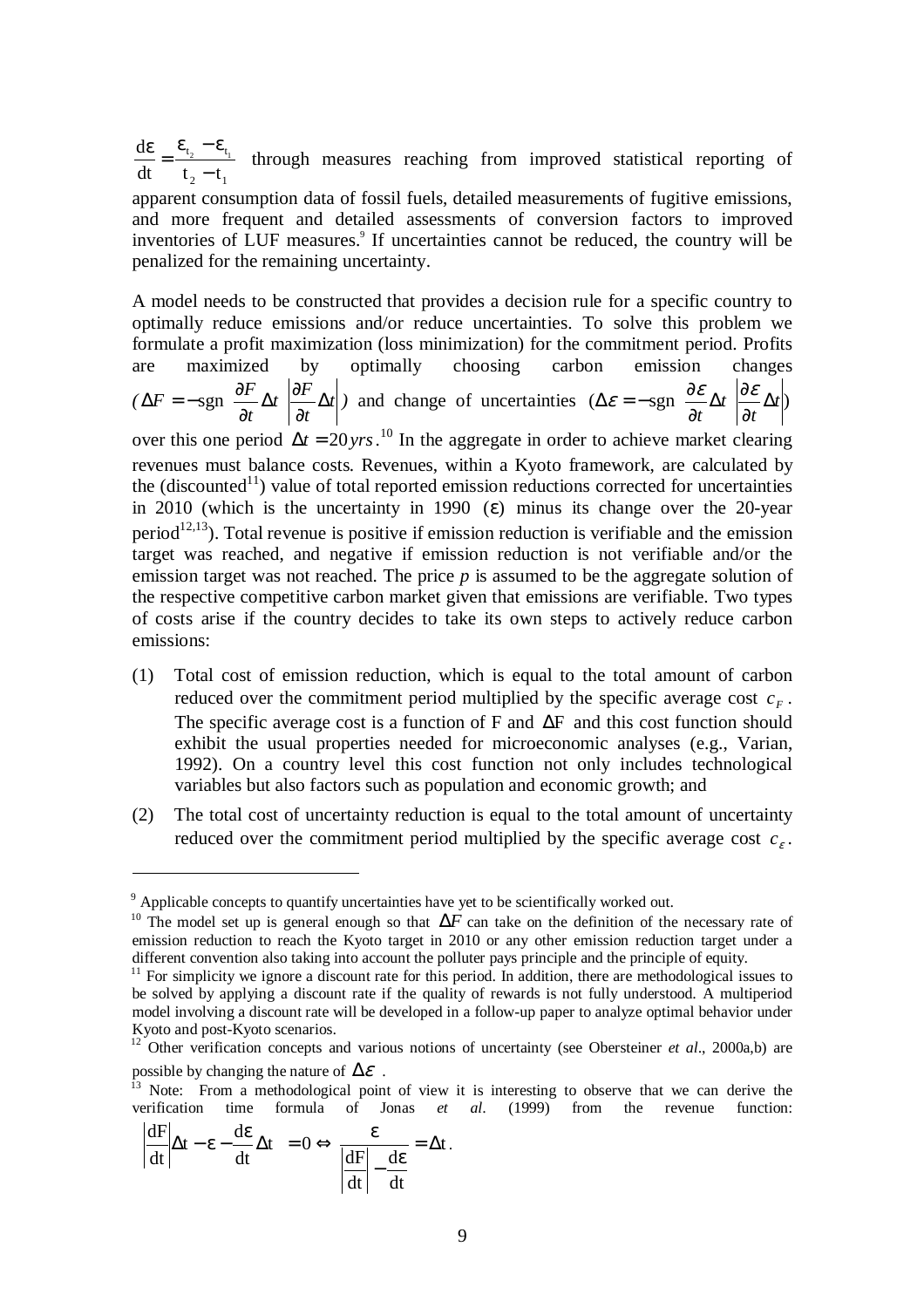$c_{\varepsilon}$  is a function of  $\varepsilon$  and  $\Delta \varepsilon$  and is assumed to exhibit the required properties in microeconomic analyses.

The task is to maximize the following goal function with respect to the two choice variables ∆F and ∆ε :

 $\max_{\Delta F, \Delta \varepsilon, \lambda} \pi = (\Delta F - (\varepsilon - \Delta \varepsilon)) p - c_F(\Delta F) - c_{\varepsilon}(\Delta \varepsilon)$  $\text{Kt} \leq (\Delta \text{F} - (\epsilon - \Delta \epsilon))$ s.t.

This maximization problem can be used to analyze the optimal solution for an individual country or even an individual project as well as for an ensemble of countries participating in the carbon market. The optimization problem needs to be constrained by the emission reduction target  $(Kt)$ . It is demanded that the collection of countries (over-) fulfill their joint commitment target.

Setting up the Lagrangian,

$$
\max_{\Delta F, \Delta \varepsilon, \lambda} \pi = (\Delta F - \varepsilon + \Delta \varepsilon) p - c_F(\Delta F) - c_{\varepsilon}(\Delta \varepsilon) - \lambda \{ Kt - (\Delta F - \varepsilon + \Delta \varepsilon) \}
$$
(1)

In order to find the maximum we need to calculate the first order conditions  $(FOC)^{14}$ 

$$
\frac{\partial \pi}{\partial (\Delta F)} = p - \{ (\Delta F)c'_F + c_F \} + \lambda = 0 \tag{2}
$$

$$
\frac{\partial \pi}{\partial(\Delta \varepsilon)} = p - \{ (\Delta \varepsilon) c'_{\varepsilon} + c_{\varepsilon} \} + \lambda = 0 \tag{3}
$$

$$
\frac{\partial \pi}{\partial(\lambda)} = -Kt + \{\Delta F - \varepsilon + \Delta \varepsilon\} = 0\tag{4}
$$

From equations (2)  $\frac{W}{2(1+W)} = 0$  $\frac{\partial \pi}{\partial (\Delta F)} = 0$  and (3)  $\frac{\partial \pi}{\partial (\Delta \varepsilon)} = 0$  $\frac{\partial \pi}{\partial(\Delta \varepsilon)} = 0$  we find

$$
\Delta F = \frac{(\Delta \varepsilon)c'_{\varepsilon} + c_{\varepsilon} - c_F}{c'_{F}} \tag{5}
$$

and

 $\overline{a}$ 

$$
\Delta \varepsilon = \frac{(\Delta F)c'_F + c_F - c_{\varepsilon}}{c'_{\varepsilon}}
$$
\n(6)

<sup>14</sup> Notational simplification: We define  $\frac{\partial c_F}{\partial \Delta F} = c_F^{\prime}$  $\frac{\partial c_F}{\partial \Delta F} = c_F'$ and  $\frac{\partial c}{\partial t} = c'_{\varepsilon}$  $\frac{\partial c_{\varepsilon}}{\partial \Delta \varepsilon} = c_{\varepsilon}'$ .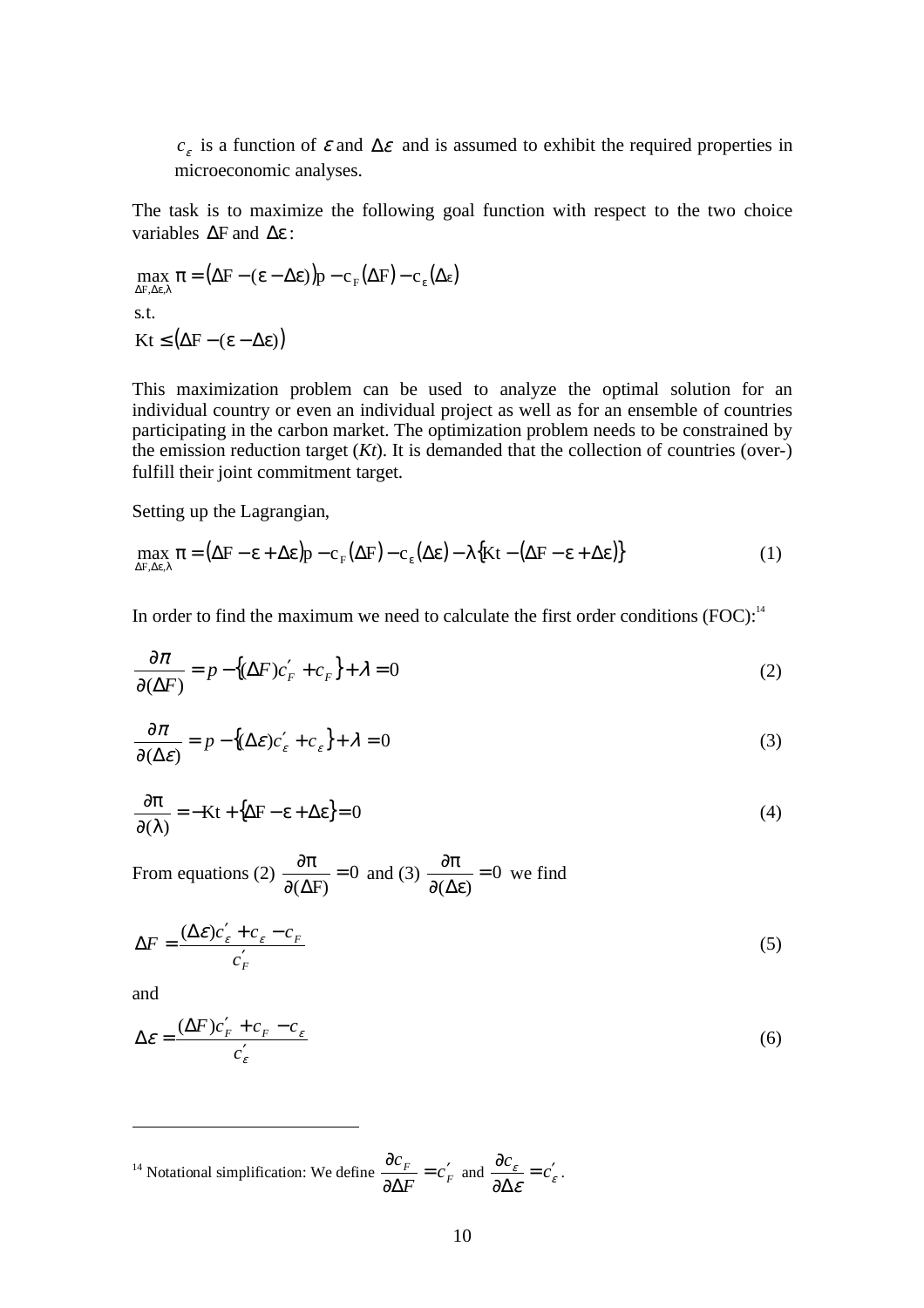respectively. Inserting equation (6) into equation (4) yields the expression for the optimal ∆F ;

$$
\Delta F^* = \frac{c'_{\varepsilon}}{c'_{\varepsilon} + c'_{F}} \{Kt + \varepsilon\} + \frac{c_{\varepsilon} - c_{F}}{c'_{\varepsilon} + c'_{F}} \tag{7}
$$

or when inserting equation (5) into equation (4) get the corresponding expression for the optimal ∆ε ;

$$
\Delta \varepsilon^* = \frac{c'_{\rm F}}{c'_{\rm \varepsilon} + c'_{\rm F}} \{Kt + \varepsilon\} + \frac{c_{\rm F} - c_{\rm \varepsilon}}{c'_{\rm \varepsilon} + c'_{\rm F}}.
$$
\n(8)

Equation (7) shows the optimal decision rule for  $\Delta F^* = \Delta F^* (\varepsilon, c_r, c'_r, c_c, c'_c; Kt)$ .  $\Delta F^*$ is a function of the initial uncertainty, the average cost and the marginal average cost of emission and uncertainty reductions, and the emission reduction target. Likewise, equation (8) shows the optimal decision rules of uncertainty reduction  $\Delta \varepsilon^* = \Delta \varepsilon^*(\varepsilon, c_s, c_s', c_F, c_F'; Kt)$ .  $\Delta \varepsilon^*$  is a function of the initial uncertainty, the average cost and the marginal average cost of uncertainty and emission reductions, and the emission reduction target. Equations (7) and (8) give the expression for the optimal emission/uncertainty reduction. Given the optimal decision rules and necessary parameters like the Kyoto target, the cost schedule for abatement strategies and sink enhancement measures, the initial level of uncertainty of the relevant carbon system as well as the cost schedule for uncertainty reduction a country can specify its optimal Kyoto policy. All of the variables entering the decision rules are *ex ante* quantifiable.

#### **Discussion**

So far, the uncertainty discussion of economists has centered on the uncertainty of the effects of climatic change *per se*. On these lines, Bretteville (1999) and van Kooten *et al*. (1997) have shown that the uncertainty of climate change (cooling — neutralwarming) delays actions, since there is nobody willing to carry the cost of the risk premium of a climate action policy if there is a sufficiently large probability that carbon emissions do not change the world's climate. However, these types of uncertainties are eliminated by the precautionary principle, which is already clearly embedded in the UN Framework Convention on Climate Change agreed on at the Earth Summit in 1992.

In this paper we are, however, more interested in the role of uncertainties related to carbon accounting within the Kyoto framework, which demands a different type of analysis. This type of uncertainty is related to issues of verifying emission reductions. We argue that a transparent system of legally binding emission reduction commitments is a necessary precondition for the functioning of any such mechanism design. In the absence of full transparency and built-in verification mechanisms carbon markets can be expected to turn into a lemons market, where over-reporting races of unverifiable emission reductions will lead, at least, to a very inefficient carbon market killing the momentum for an improved post-Kyoto process. Verification has proved to be an indispensable tool for many other international agreements like issues of disarmament. Transparency and verification can only be achieved if uncertainties of the reported emission reductions are quantified and if these uncertainties are taken into account in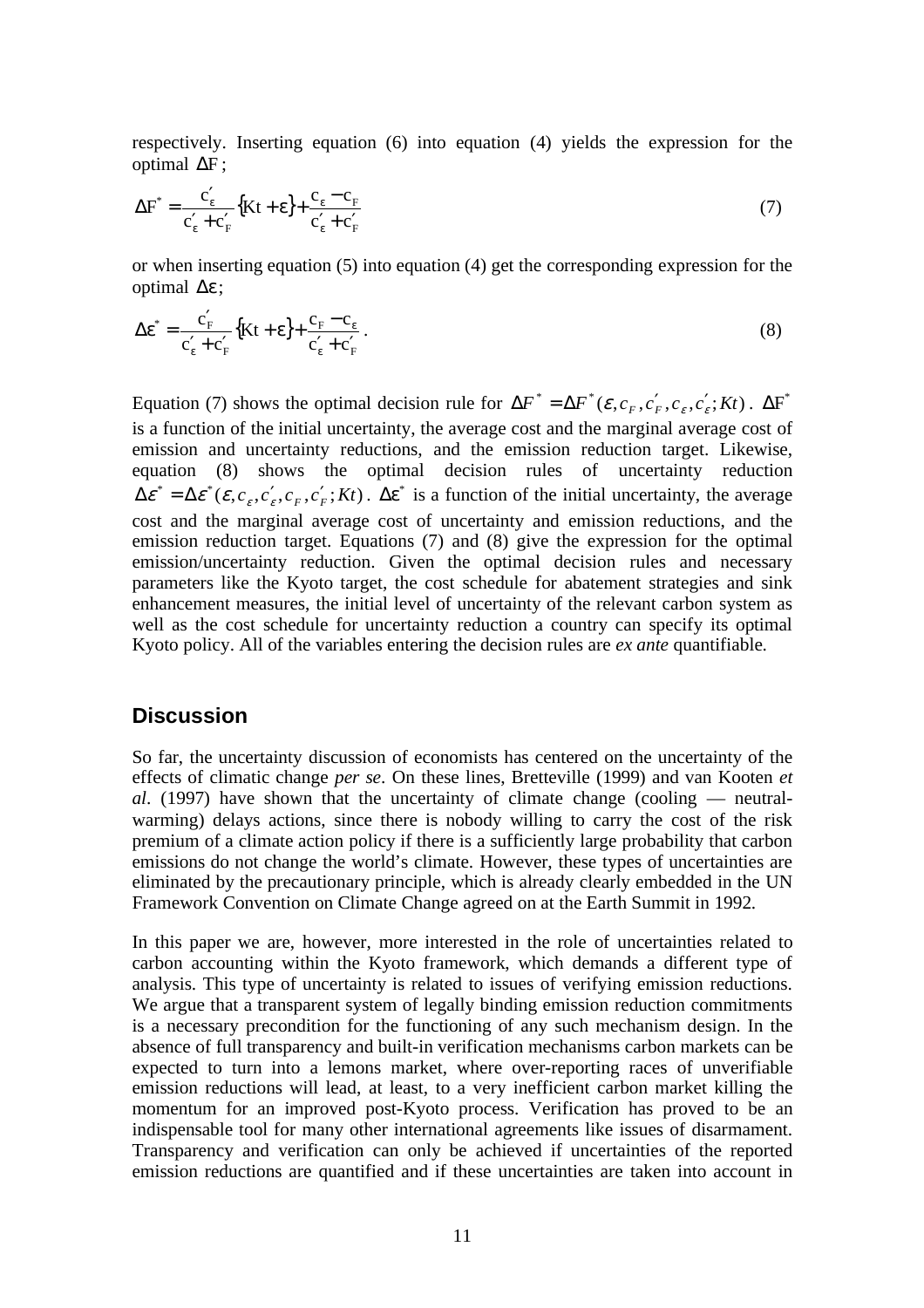the process of the mutual recognition of emission reductions and in the system of emission trading. If we are unable to include uncertainties in this mechanism, Kyoto might only prove to be an interesting socioeconomic experiment. However, in its core business of contributing to solving the climate problem, it will have limited success and the parties will necessarily lose their commitment for continuation in a post-Kyoto process. It is, thus, indispensable to include uncertainties in the Kyoto Protocol and that appropriate institutions are created that are able to police the reported carbon accounts.

The purpose of this paper was to develop a simple model that could serve as a theoretical basis for an improved Kyoto mechanism by allowing for uncertainties without changing the basic structure of the Protocol. Introducing uncertainties reveals two advantages: (1) avoidance of sub-optimal solutions with regard to a minimum cost criterium to reduce atmospheric carbon, and (2) verifiability of emission reductions. It was also a requirement that the model should continue the analytical rigor of the analysis of the physical system and its interpretation of uncertainties (Jonas *et al*., 1999). In addition, this paper endeavors to build on much of the political achievements of the Kyoto process and in its basic structure it is general enough to be applied for post-Kyoto cases.

In this paper we deducted a simple optimal decision rule for agents in the Kyoto market of mutually recognized legally binding emission reductions and tradable emission certificates by including uncertainties. Assessment and recognition of uncertainties become an integral part of the rules governing the market. Uncertainties need to be included in such a mechanism in order to eliminate adverse effects of a lemons market. Under such modified rules the optimal strategy of emission reductions to meet a (post-) Kyoto target is a function of initial uncertainties, the emission reduction target itself *(Kt)*, the cost and marginal cost of emission reduction, and the cost and marginal cost of uncertainty reduction. If a country decides to take only its own (domestic and joint implementation) actions to reach the Kyoto target, it is the relative cost advantage of uncertainty reduction versus the cost of emission reduction that mainly rule the decisions. If the specific cost for emission reduction is larger than the specific cost for reducing uncertainty, then it is better to start with uncertainty reduction until the cost for uncertainty reduction becomes larger than that for emission reduction. It should be noted, however, that at least in the long-run, emission reduction will be the prime decision variable. If a country decides to also participate in a carbon market, it is the cost competitiveness of emission and uncertainty reductions versus the revenue from carbon trading of verified certificates that drives the decision processes. Carbon trading can generate additional income if the country's own actions are cheaper than that of the average market or can help to avoid cost explosion from domestic actions due to large uncertainties and high abatement costs.

There is also a need to look beyond the simplified assumptions in the model. One interesting example is the assumption of independence of the uncertainty reduction and the costs of emission reduction. It is most likely to assume that uncertainty reduction increases the knowledge of the carbon system, which improves the chances to find the least cost strategies for emission reduction.

The second important issue is that the decrease of uncertainties is an adaptive process, which can for instance be implemented at the project level with permanent monitoring and the use of complementary methods.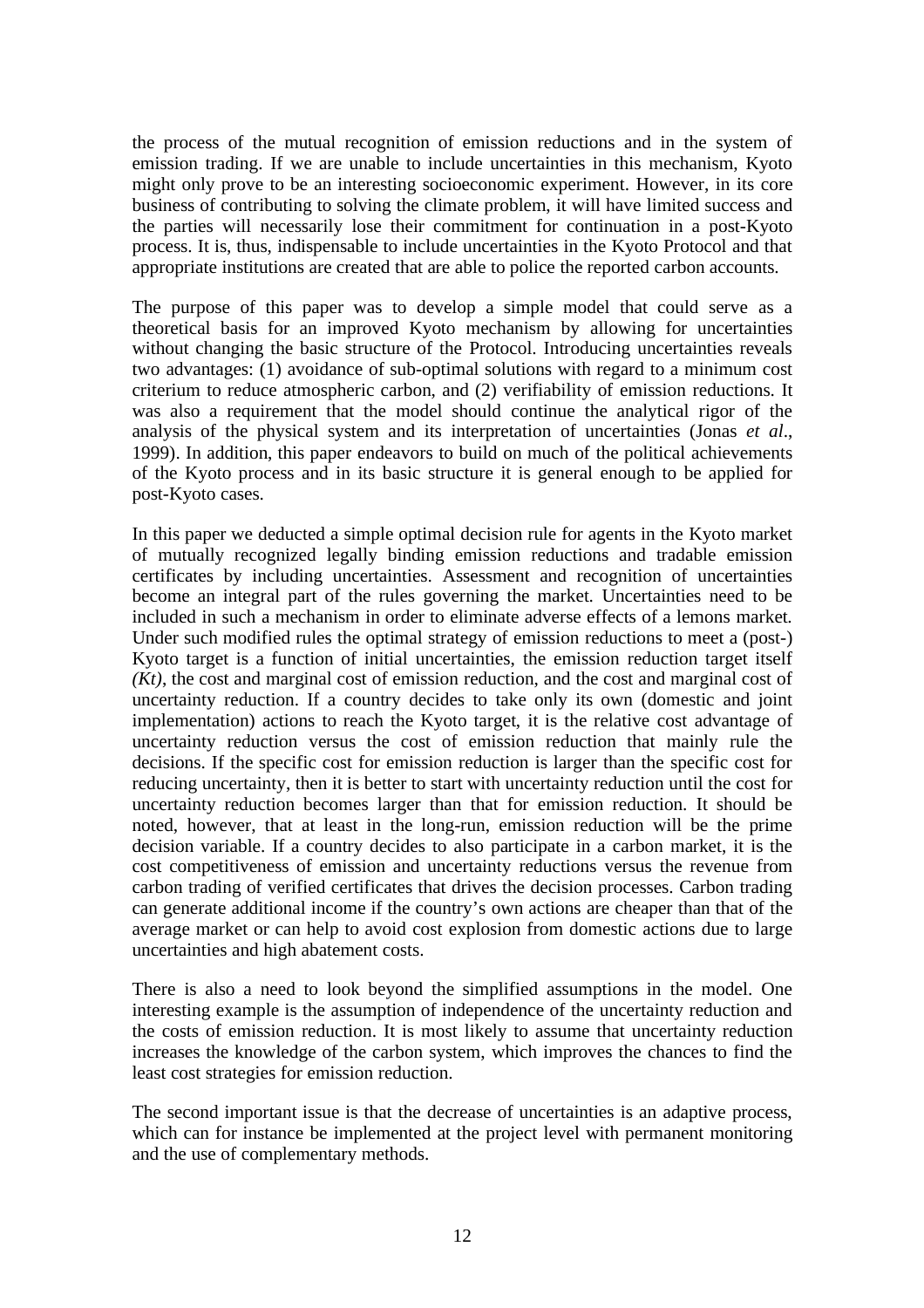The third issue relates to the fact that uncertainty is usually defined in probabilistic terms. Such questions as the appropriate confidence limits still need to be considered in greater detail.

The fourth issue is that we face a dynamic system where the state variables used in the optimization problem are time dependent. In Appendix 2 we provide an analysis of the dynamic description of the problem.

All variables governing the optimal decision rule are in principle quantifiable at the beginning of the commitment period. Estimates of cost schedules for fossil fuel reduction measures have already been worked out. However, estimates on specific costs of uncertainty reduction have still not been examined. In the model presented above, we did not distinguish between random and systematic errors and, for simplicity, we attached a uniform cost to the lump-sum uncertainty. The cost of those two errors are by nature inherently different. Let us illustrate this point with a simple example referring to the sink strength of Russian forests, which under FCA could become a significant carbon player. Over the past 35 years the mean yearly sink is approximately 240 TgC  $(yr^{-1})$  (fossil fuel emissions: 650 TgC  $(yr^{-1})$ ). If we assume that a unit of carbon is worth 10\$ (Sohngen and Mendelsohn, 1999) a 2.4 billion \$ carbon credit can be attributed to the sink strength of Russian forests.<sup>15</sup> Increasing the precision estimates of the sink strength would mainly be achieved through a denser inventory net, which will require funds in the one digit million \$ dimension.

With respect to a more comprehensive analysis of NPP, NEP and NBP involving remote sensing similar to the Canadian BEPS, which also involves the elimination of a number of biases, would cost around 5 million CDN \$ (Chen, 2000). From these numbers we can conclude that for at least Russia the relative costs of reducing uncertainties of biospheric actions on large scales are probably very small compared to the abatement costs of fossil fuel actions and the cost of biospheric actions such as reforestation and afforestation, where we face the problem of spatial spillovers. With respect to the reduction of uncertainties of fossil fuel emissions similar relations can be expected, however, with a different parameterization of the cost function bearing in mind that  $c_{\varepsilon}$  is a function of  $\varepsilon$  and  $\Delta \varepsilon$ .

Finally, it should be mentioned that not only the carbon community draws benefits from instruments that reduce uncertainties but forest fire detection systems, precision farming, improved industry and macroeconomic statistics for investors would also largely benefit from improved understanding and monitoring of the carbon system. Thus, co-financing schemes for monitoring systems of carbon fluxes within an integrated country information system could be a viable way to further reduce the costs of uncertainty reduction.

Uncertainty reduction involves significant increasing returns to scale, large sunk costs and probably long amortization periods. Due to the increasing return property, but also for credibility reasons, the grand part of the uncertainty issue should be tackled by international networking efforts rather than on an individual project or country level. Although we face the problem that the international community has closer access to sovereign information it can be expected that the positive externalities outweigh this

1

<sup>&</sup>lt;sup>15</sup> Note that the abatement costs in the energy and industry sectors are much higher than those for maintaining sink strength.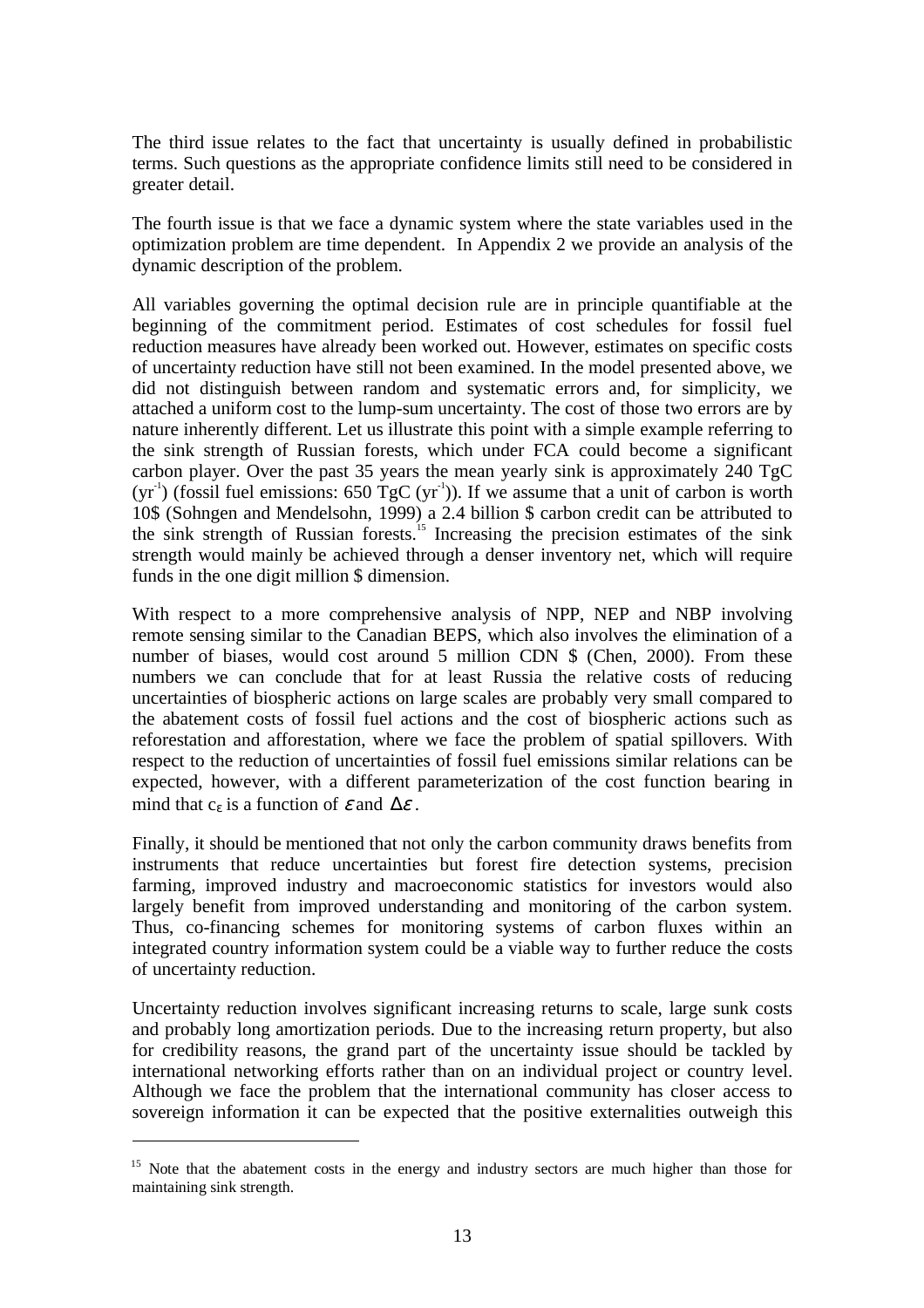disadvantage. More collaboration across national boundaries, improved knowledge and certainty of the global carbon cycle will help to maintain the momentum of the Kyoto process.

## **Concluding Remarks**

The main thesis that prompted us to write this paper was that verifiability of carbon accounts will eventually become a necessary condition for the mutual recognition of legally binding commitments and for carbon trading. Verifiability has proved to be an indispensable part of many other international agreements mainly related to disarmament. Without proper procedures and institutional embedding of verification and sufficient penalization for uncertainty, over-reporting of claimed emission reduction will lead to the disintegration of the carbon market. We provide a first step towards verifiability by developing a carbon trade model under which uncertainty is included. In this model a country can choose to reduce emissions and/or reduce uncertainties to reach the verifiable emission reduction target at least cost. In the model, over-reporting comes at the cost of creating incentives to trim the uncertainty band of reporting. A shrinking uncertainty band reduces the range of possible emission reporting.

The policy recommendation is now rather conclusive. It is a must that emission reductions have to be mutually recognized and accepted as "true" emission reductions by all participating parties. This can only be guaranteed if emission reductions and uncertainty ranges are certified by an independent neutral third party. Only emission reductions that can be verified should be acknowledged to be "true". However, Jonas *et al*. (1999) show that some emission reductions can not favorably be verified within the 20 year time frame of the Kyoto mechanism. Thus, a trading scheme that penalizes uncertainties will make unfavorably verifiable emission reductions manageable from an economic point of view in the process of mutual recognition. Such uncertainty management will provide an incentive to reduce the uncertainty band, which will help to make carbon accounts physically verifiable in a shorter time span.

From a methodological point of view it is interesting to observe that the physical verification time concept can be independently derived from an economic formulation of the problem.

Verification is strongly linked to the properties of the types of errors a system exhibits. There is large latitude for conscious and unconscious biases in reporting depending on how uncertainty itself and the system boundaries of the carbon system are defined. Thus, depending on the type of carbon accounting and uncertainty definition, we are currently developing concepts of weak and strong verification. Strong verification comes under a full carbon accounting system. FCA has the advantage that the probability for biases is reduced, which under PCA may have been ignored. FCA, however, carries the disadvantage that the estimates of FCA fluxes show higher random errors (lower precision) than those under PCA. This is due to the fact that PCA is a subsystem of the largest possible carbon system — FCA (for a further discussion on this issue see Obersteiner *et al*., 2000b).

Another problem that can be solved by including uncertainty in a (post-) Kyoto Protocol is that components of the carbon system can *a priori* not be disqualified on the grounds of the high uncertainty they are bearing. This especially applies to land-use change and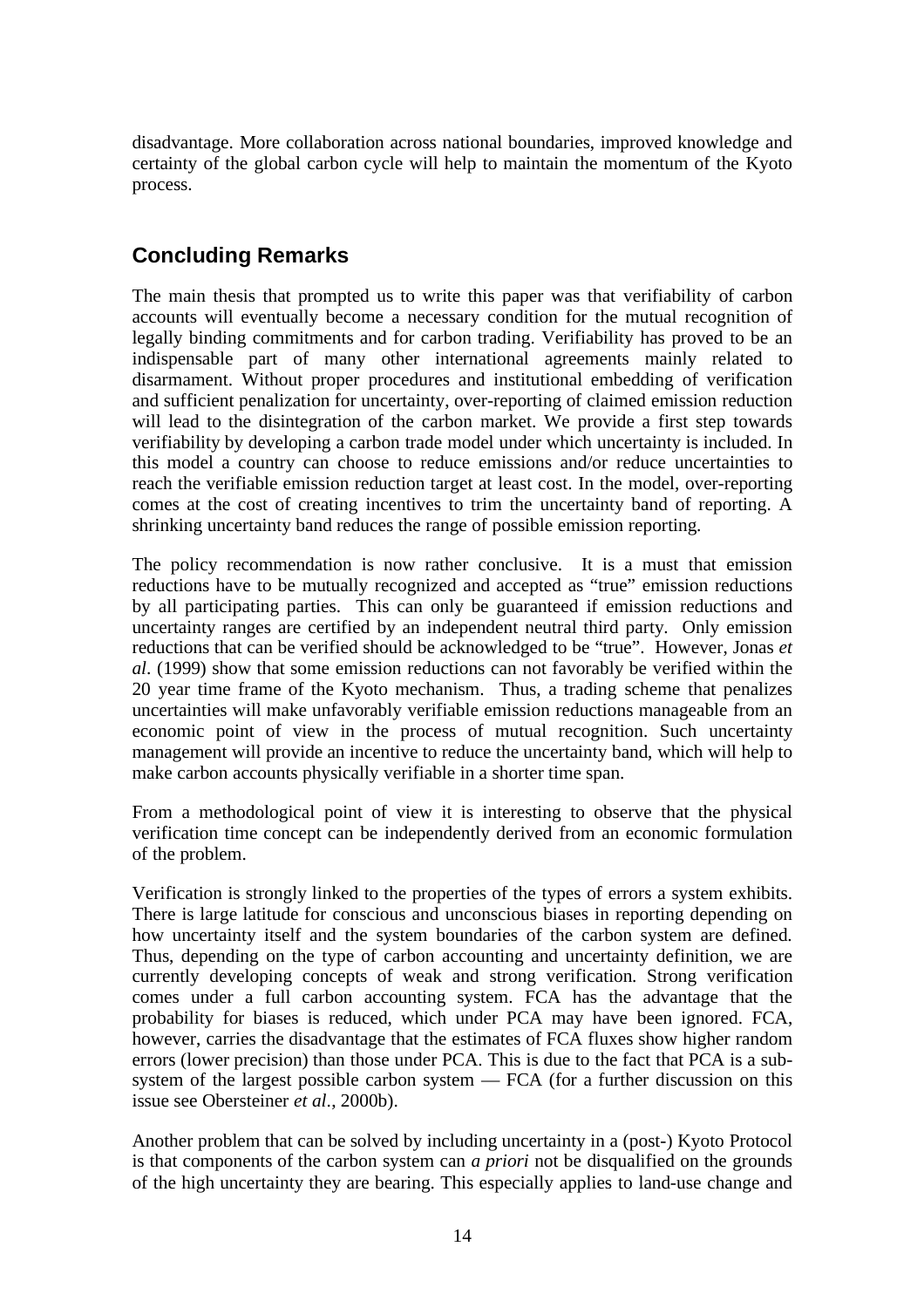other biospheric measures, which are to some extent still poorly understood and are still associated with large uncertainties. This is, among others, one reason why a post-Kyoto process may be restrictive to include biological sources and sinks as well as a wide range of different GHGs. Nonetheless, it should be acknowledged that emissions from the destruction of vegetation make up about one third of the total anthropogenic carbon emissions and that  $CO<sub>2</sub>-C$  is only half of the GHG story. Thus, if the uncertainty question can be solved we might be able to include more effective measures in carbon reduction mechanisms. This would not only lead to a more comprehensive approach to the climate change problem, but would also help to prioritize efforts to reach verifiable emission reduction involving smaller costs with respect to the ultimate goal of slowing global warming. We should mention, however, that the problem of drastically different systems dynamics between biospheric and technospheric systems remains. Obersteiner *et al*. (2000a) propose a solution to this problem by suggesting the formation of common carbon markets.

Finally, we would like to note that the model presented in this paper is general enough to be applicable to many other mechanism designs outside the Kyoto world involving verification and active uncertainty reduction.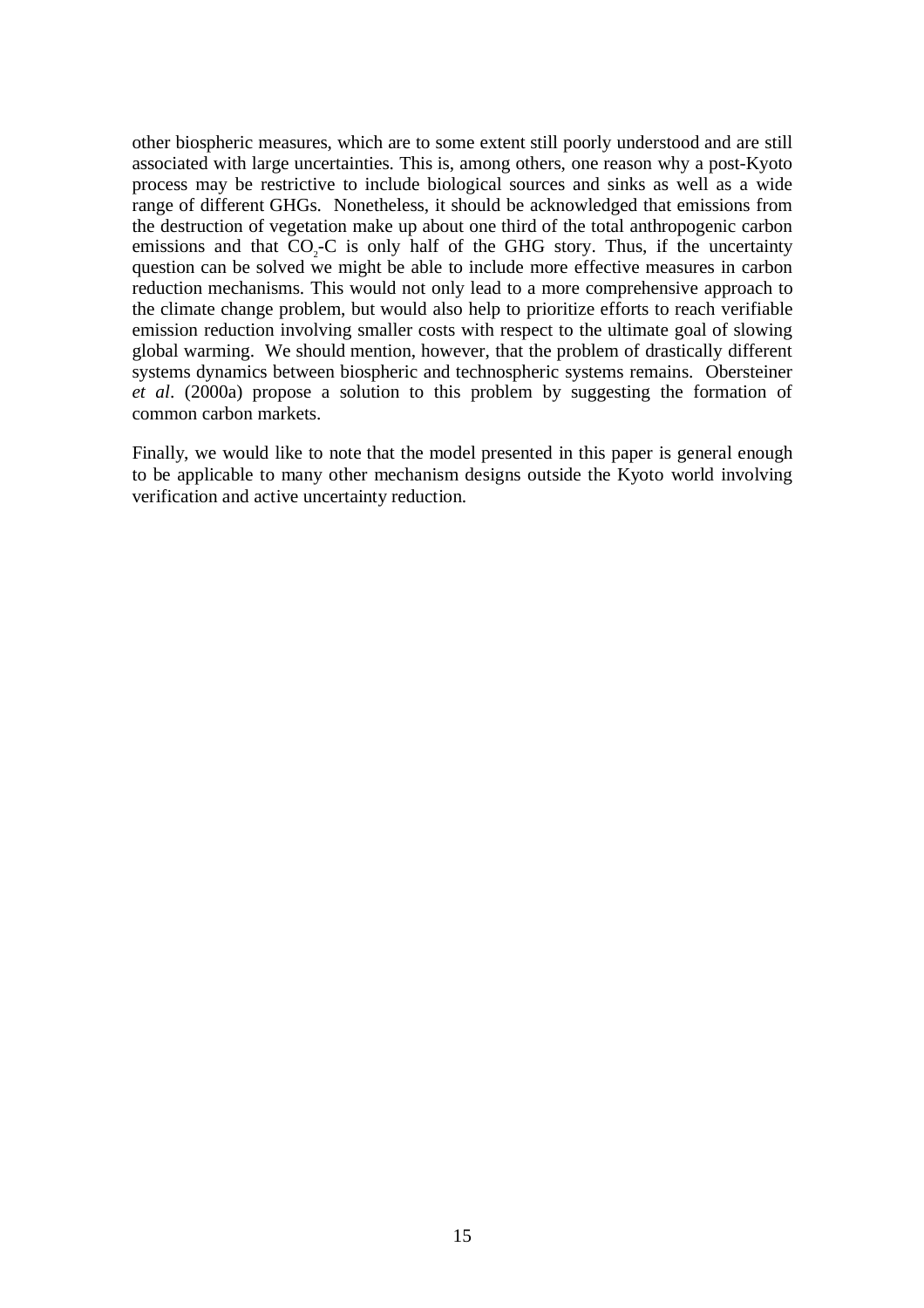#### **References**

- Ackerlof, G. (1970). The Market for 'Lemons': Qualitative Uncertainty and the Market Mechanism. *Quarterly Journal of Economics,* 84: 488–500.
- Bretteville, C. (1999). Decision Criteria Under Uncertainty and the Climate Problem. Working Paper 10. Center for International Climate and Environmental Research, Oslo, Norway.
- Chen, J.M. (2000). Personal Communication. Canada Centre for Remote Sensing (CCRS). http://www.ccrs.nrcan.gc.ca/ccrs/tekrd/rd/apps/em/beps/.
- Fehr, E. and U. Gächter (1997). Reciprocity and Economics The Economic Implications of Homo Reciprocans. *European Economic Review*.
- IPCC (1999). Good Practice Guidance and Uncertainty Management in National Greenhouse Gas Inventories. Updated information made available by the National Greenhouse Gas Inventories Program of the Intergovernmental Panel on Climate Change on the Internet: http://www.iea.org/ipcc.htm.
- IPCC (2000). Land-Use, Land-Use Change, and Forestry. Special Report of the Intergovernmental Panel on Climate Change. Robert T. Watson *et al*. (eds.), Cambridge University Press.
- Jonas, M., S. Nilsson, A. Shvidenko, V. Stolbovoi, M. Gluck, M. Obersteiner and A. Öskog (1999). Full Carbon Accounting and the Kyoto Protocol: A Systems-Analytical View. Interim Report IR-99-025. International Institute for Applied Systems Analysis, Laxenburg, Austria. Available on the Internet: http://www.iiasa.ac.at.
- North, Douglas C. (1997). The Contribution of the New Institutional Economics to an Understanding of the Transition Problem. 1997 WIDER Annual Lecture. World Institute for Development and Economics Research (WIDER), United Nations University, Helsinki, Finland. URL: http://www.wider.unu.edu/northpl.htm (13 December 1999).
- Nowak, M.A. and K. Sigmund (1998). Evolution of Indirect Reciprocity by Image Scoring. *Nature,* 393, 11 June.
- Obersteiner, M., M. Gluck, M. Jonas, S. Nilsson and A. Shvidenko (2000a). Differential Emission Dynamics and the Formation of Common Carbon Markets. Interim Report. International Institute for Applied Systems Analysis, Laxenburg, Austria (forthcoming).
- Obersteiner, M., M. Gluck, M. Jonas, S. Nilsson and A. Shvidenko (2000b). If You Act Locally and Compute Globally What is the Optimal Comprehensiveness of the Reference Carbon System? A note on decision making under changing properties of total system errors of full carbon accounting and partial carbon accounting. Interim Report. International Institute for Applied Systems Analysis, Laxenburg, Austria (forthcoming).
- Ramos-Martin, J. (2000). The Role of the Different Groups of Countries in the International Negotiations of Climate Change. Proceedings of the  $3<sup>rd</sup>$  Biennial Conference of the European Society of Ecological Economics, 3–6 May 2000, Vienna, Austria.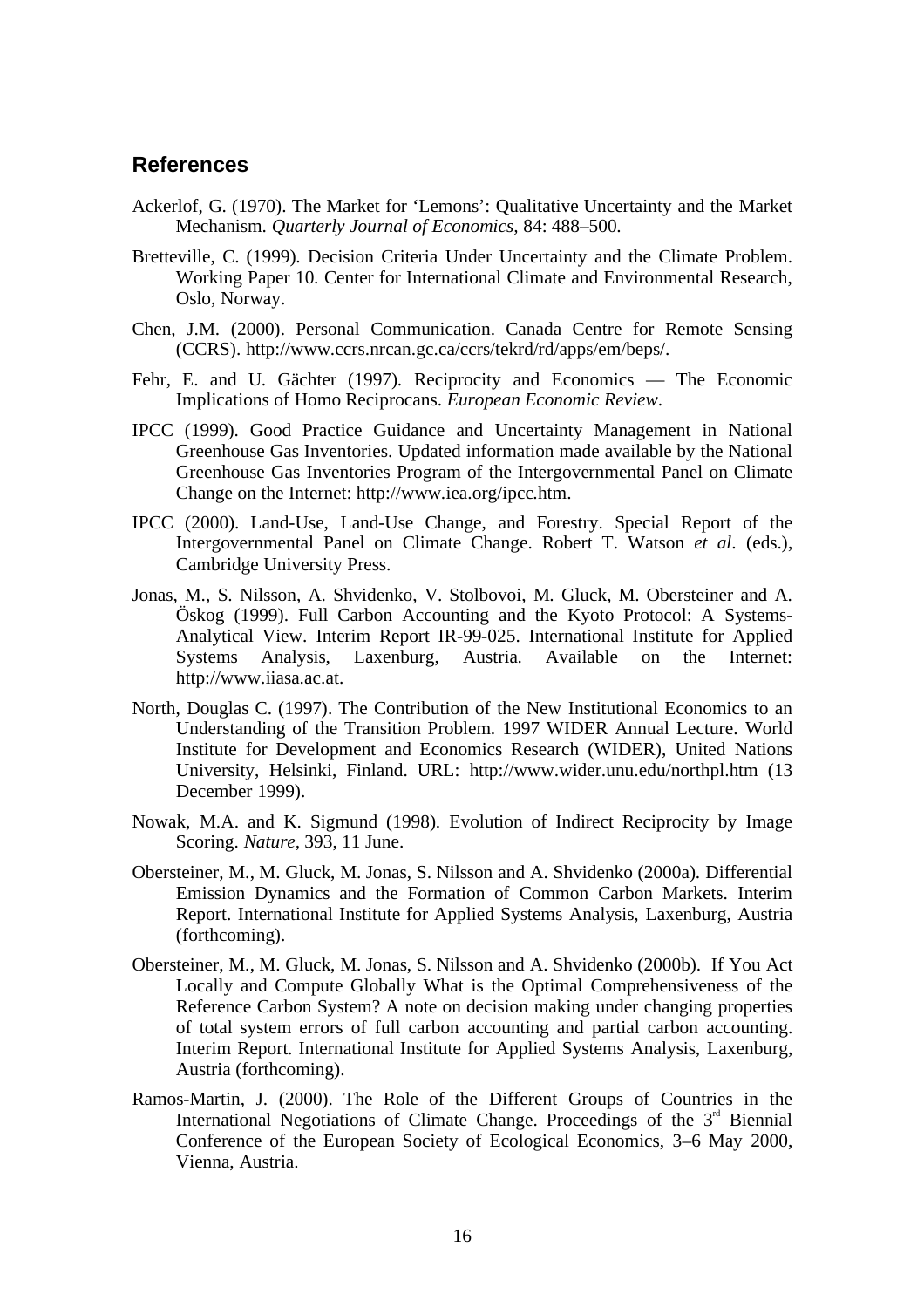- Sohngen, B. and S. Mendelsohn (1999). Carbon Sequestration in Developing Country Plantations: Costs and Economic Adjustments. Paper presented at the Annual World Bank Conference of Development Economics, Washington, DC, USA.
- UNFCCC (1992). United Nations Framework Convention on Climate Change. Available on the Internet: http://www.unfccc.de/.
- UNFCCC (1998). Report of the Conference of the Parties on Its Third Session, Held in Kyoto from 1–11 December 1997. Addendum. Document FCCC/CP/- 1997/7/Add.1. Available on the Internet: http://www.unfccc.de/.
- van Kooten, G.C., A. Grainger, E. Ley, G. Marland and B. Solberg (1997). Conceptual Issues Related to Carbon Sequestration: Uncertainty and Time. *Critical Reviews in Environmental Science and Technology*, 27(Special), p. 65–82.

Varian, H.R. (1992). *Microeconomic Analysis*. W.W. Norton, New York, USA.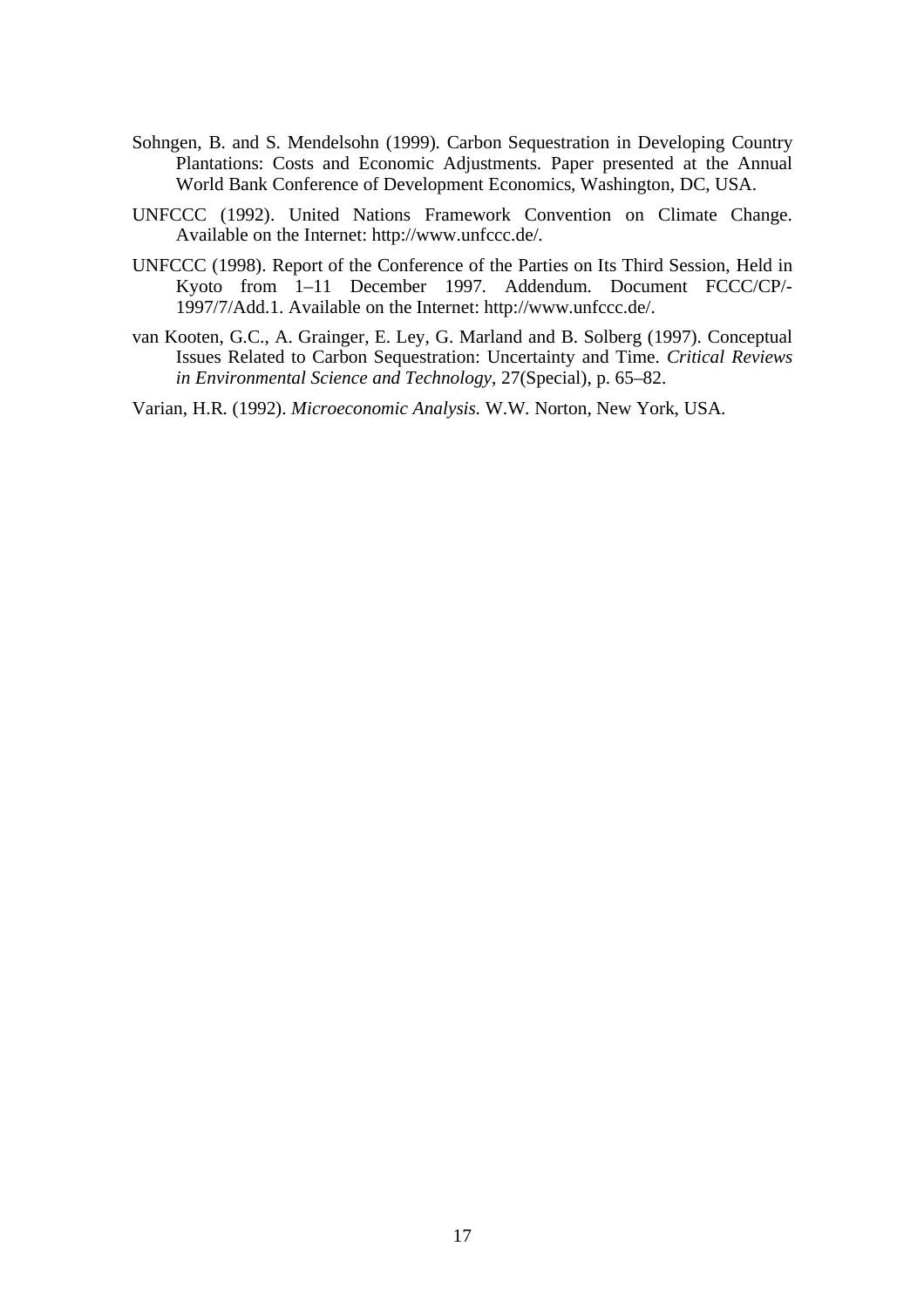# **Appendix 1: List of Variables and Units**

```
\Delta F \dots T g C (20 yr)^{-1}.
```
 $\varepsilon$ ...TgC(yr)<sup>-1</sup>.

 $\Delta \varepsilon$ ...TgC(yr)<sup>-1</sup>.

*p*...monetary unit (mU) to be paid per TgC.

```
c_F... mU(TgC)^{-1}.
```
 $c_{\varepsilon} \dots mU(TgC)^{-1}.$ 

 $Kt...TgC(yr)^{-1}.$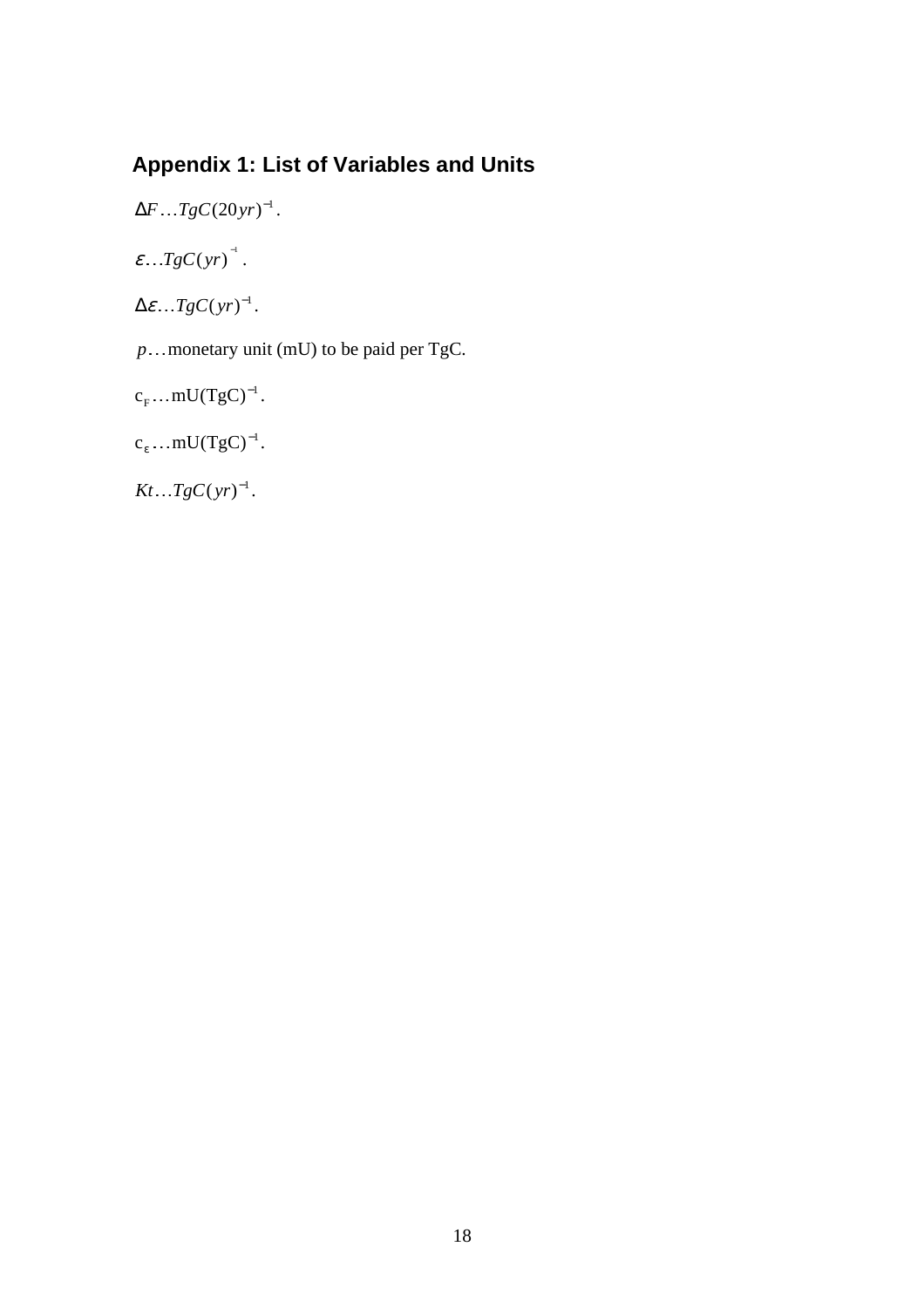### **Appendix 2: Dynamic Description of the Problem**

Reaching the target means that a country must choose a certain schedule (path) of emission reduction  $\Delta F_t$  and uncertainty reduction  $\Delta \varepsilon$ , for each time period t = 1,2,…,N. The reduction means that a country incurs a cost  $c(t, \Delta F_t)$ ,  $d(t, \Delta \varepsilon_t)$ . The problem to be solved is now to minimize

$$
\sum_{t=1}^{N} c(t, \Delta F_t) + \sum_{t=1}^{N} d(t, \Delta \varepsilon_t)
$$
  
s.t.  

$$
\sum_{t=1}^{N} \Delta F_t - \varepsilon + \sum_{t=1}^{N} \Delta \varepsilon_t \geq K t_N
$$
  

$$
\Delta F_t \geq 0, \Delta \varepsilon_t \geq 0
$$

where Kt<sub>N</sub> is the Kyoto target. Setting up the Lagrangian with  $\lambda \geq 0$ ,

$$
\sum\nolimits_{t=1}^N c(t,\Delta F_t) + \sum\nolimits_{t=1}^N d(t,\Delta \epsilon_t) + \lambda (Kt_N - \sum\nolimits_{t=1}^N \Delta F_t - \epsilon + \sum\nolimits_{t=1}^N \Delta \epsilon_t).
$$

We find that the optimal values  $\Delta F_t^{\text{opt}}$ ,  $\Delta \varepsilon_t^{\text{opt}}$  satisfy equations

$$
c_{\Delta F_t}^{'}(t, \Delta F_t) = \lambda, \qquad t = 1, 2, ..., N
$$
  

$$
c_{\Delta \varepsilon_t}^{'}(t, \Delta \varepsilon_t) = \lambda, \qquad t = 1, 2, ..., N
$$
  

$$
Kt_N = \sum_{t=1}^{N} \Delta F_t - \varepsilon + \sum_{t=1}^{N} \Delta \varepsilon_t.
$$

Assume that cost functions  $c(t, \Delta F_t) = c(\Delta F_t)$ ,  $d(t, \Delta \varepsilon_t) = d(\Delta \varepsilon_t)$ . Then from the FOCs it follows that

$$
\Delta F_1^{\text{opt}} = \Delta F_2^{\text{opt}} = \dots = \Delta F_N^{\text{opt}}
$$

$$
\Delta \varepsilon_1^{\text{opt}} = \Delta \varepsilon_2^{\text{opt}} = \dots = \Delta \varepsilon_N^{\text{opt}}.
$$

Therefore, the optimal path requires the same rates at each  $t = 1, 2, \ldots, N$ .

The problem in this case is formulated as follows, we minimize

$$
Nc(\Delta F) + Nd(\Delta \varepsilon)
$$
  
s.t.  

$$
N\Delta F - \varepsilon + N\Delta \varepsilon \ge Kt_N
$$
  

$$
\Delta F \ge 0, \Delta \varepsilon \ge 0.
$$